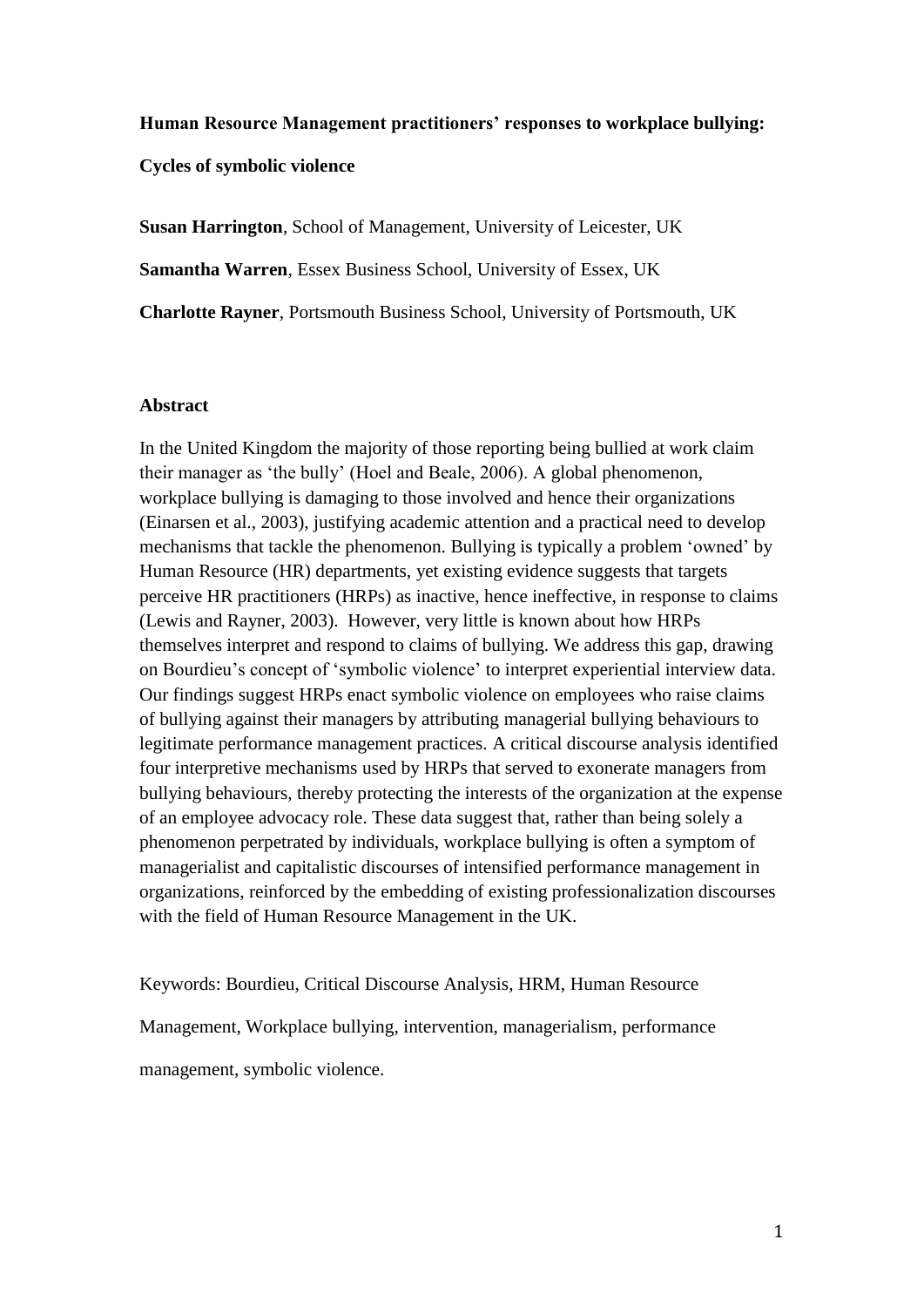#### **Introduction**

'Workplace bullying' describes persistent negative behaviours perpetrated by one or more individuals on a less powerful 'target' who is often unable to defend themselves (Einarsen et al., 2003). In the UK, the majority of employees' claims of bullying are against their managers (Hoel and Beale, 2006). Hence, although co-workers or subordinates may also perpetrate bullying, it is the claims against managers that are the focus for this article. Whilst a significant body of research on this phenomenon has greatly contributed to understanding the associated individual and organizational factors, bullying remains prevalent within organizations (Einarsen et al., 2010). The impacts of bullying on employees are wide-reaching and significant (Hogh et al., 2010), as are the financial costs to organizations (Giga et al., 2008). Thus, we start from the position that workplace bullying is a resistant and pernicious aspect of organizational life for a significant number of employees.

Despite the predominance of Human Resource practitioners' (HRPs') involvement in dealing with bullying claims (Salin, 2008) and the importance of their response in determining how targets cope with their bullying experience (D'Cruz and Noronha, 2010), little is known about how HRPs interpret and respond to employees' claims. We address this gap by drawing on qualitative interview data generated during a wider research project on workplace bullying, to explore how HRPs interpret and respond to employees' claims that their manager is bullying them, from here on referred to as 'manager-to-employee bullying claims'.

Importantly, we posit that understanding the phenomenon of workplace bullying requires an analysis that extends beyond the conscious acts of individuals to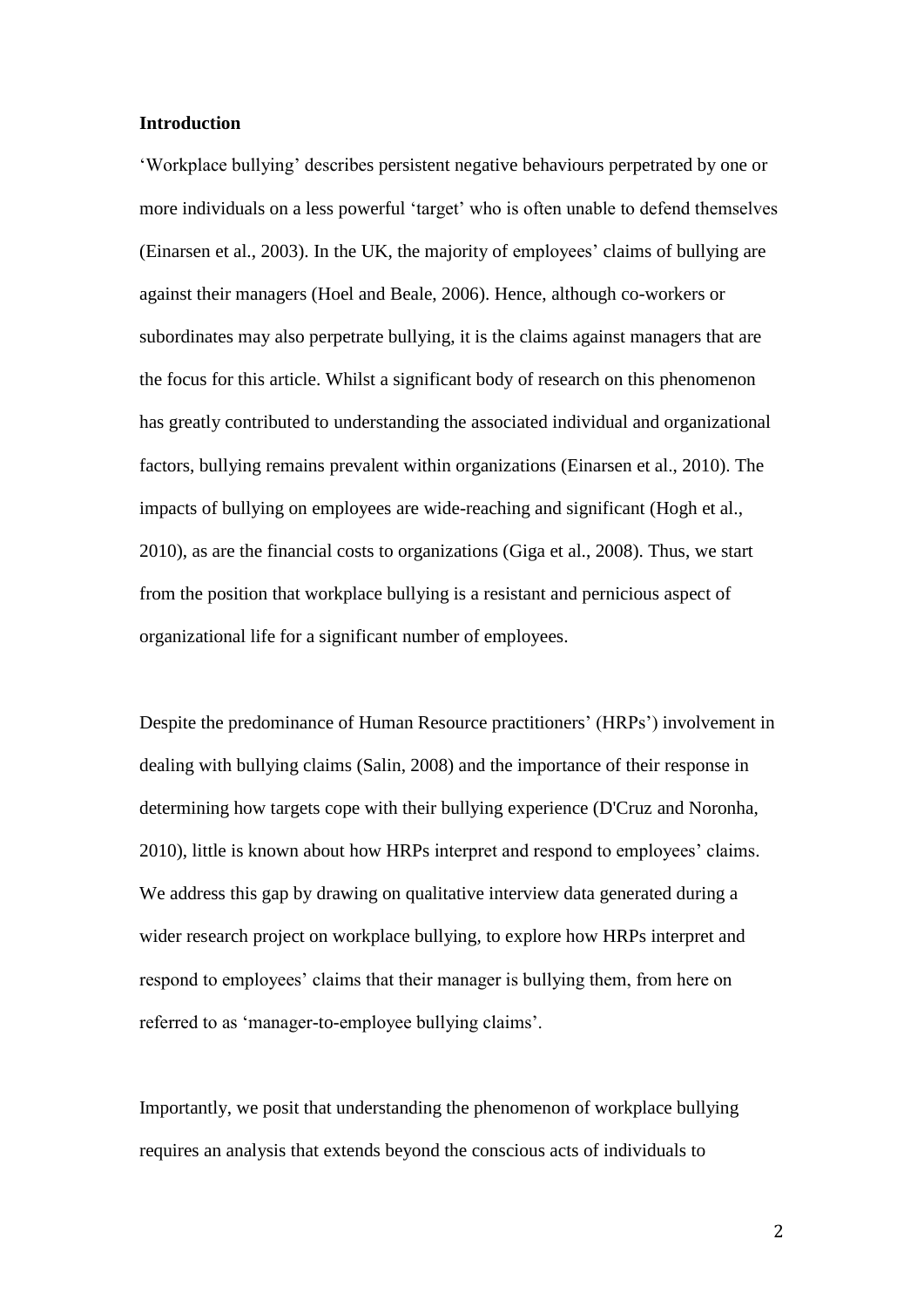encompass the socio-economic fabric of contemporary organizational life. In order to undertake this, we draw on key constructs from Pierre Bourdieu's Theory of Practice, including *shared habitus, doxa, capital* and in particular *symbolic violence,* as tools to analyse the complexity of HRPs' organizationally and professionally embedded experiences of dealing with bullying claims. Specifically, our analysis examines the impact of power on, in and through HRPs and questions their role in producing and sustaining organizational realities that are increasingly characterized by discourses and practices that are in and of themselves 'bullying'.

Within a Bourdieusian framework, we present interview data from HRPs about their practices and experiences of dealing with bullying claims. By applying Bourdieu's constructs of shared habitus and, in particular, symbolic violence to our critical discourse analysis of the HRPs' language, we examine the balance of power between managers and HRPs in manager-to-employee bullying claims, particularly within the professional context of Human Resource Management (HRM) in the UK. This contributes significantly to the field of organizational bullying, since no previous studies have investigated how bullying claims are interpreted and subsequently acted upon from an HRP's perspective. Moreover, and importantly for our purposes here, our analysis also make a nuanced empirical contribution to hitherto conceptual debates around whether bullying may be produced and perpetuated by the powerimbued management and HRM practices that comprise organizational life (Brodsky, 1976; Rhodes et al., 2010).

We begin by giving a necessarily concise overview of the contested nature of workplace bullying to demonstrate the importance of examining the HRPs'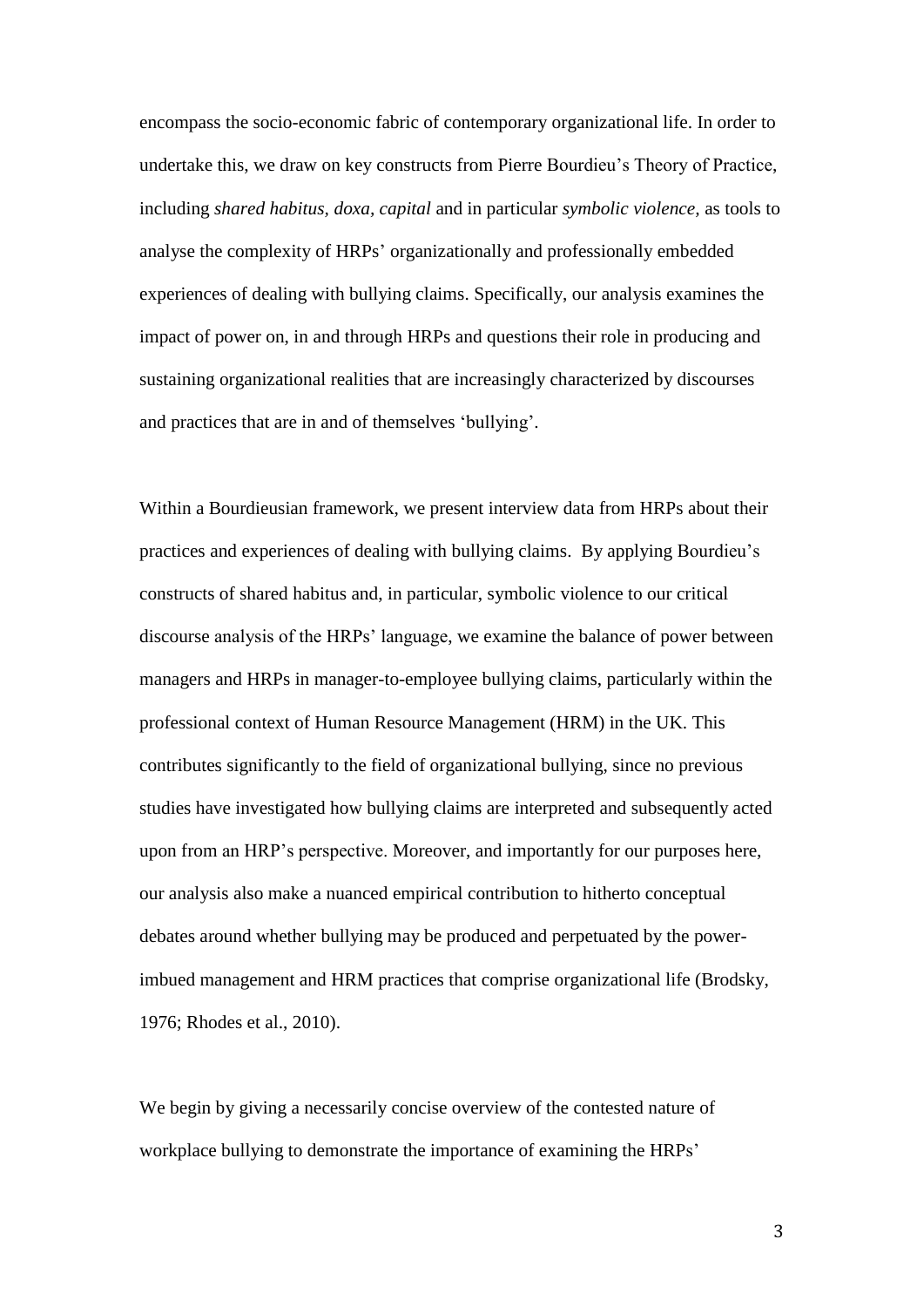perspective, before providing a précis of the constructs of Bourdieu's theory of practice drawn upon in this study. Subsequently, we present the study methodology and findings, followed by a discussion that lays out our framing of these data as organizational bullying. We conclude the article by suggesting practical recommendations and directions for future research.

### **Workplace bullying and HRM practice**

Within the UK context of this research, predominantly survey-based research suggests that the prevalence of self-reported bullying is between 10 to 35% within the UK workforce, with the majority of this being manager-to-employee bullying (Beale and Hoel, 2010). Whilst bullying is not legally defined within employment law in the UK, approximately 80% of organizations have an anti-bullying policy describing the behaviours that constitute bullying and the informal and formal resolution routes available to employees (CMI, 2008). Provision of these policies and dealing with bullying claims are firmly within the remit of HRM; thus, HRPs have a critical role in identifying, preventing and resolving bullying in organizations (Lewis and Rayner, 2003). The professional body for HRM practitioners in the UK – the Chartered Institute of Personnel and Development (CIPD) – provides guidance on anti-bullying policy and HRPs' related practices (CIPD, 2012). In this guidance, workplace bullying is constructed as an individual and interpersonal phenomenon, defined as persistent and frequent negative behaviours between individuals that have a detrimental impact on the target, from which they are powerless to defend themselves or retaliate (e.g., Einarsen et al., 2003). The behaviours may be work-related (e.g., withholding information, excessive workload or monitoring), personal (e.g., spreading rumors, undermining or persistent criticism), or social isolation (Einarsen and Hoel,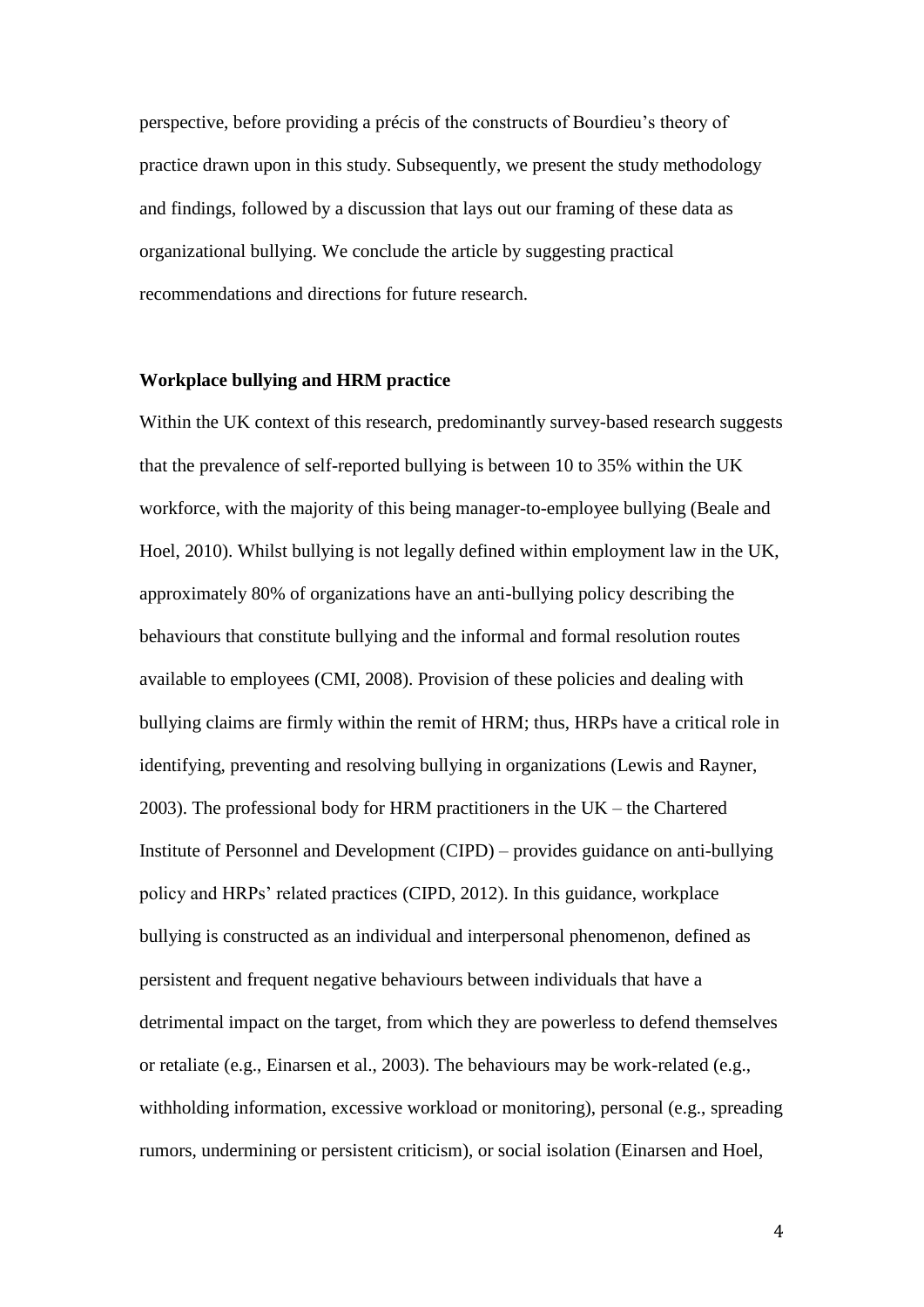2001). Given the CIPD's near monopoly position in controlling membership to the HRM profession in the UK through its education programmes and continuing professional development requirements (Gilmore & Williams, 2007), HRPs will be strongly influenced by CIPD guidance.

Notwithstanding the above and specific to this present research, a problematic and incongruent picture emerges in relation to HRPs' related practices: the majority of organizations' anti-bullying policies are written and owned by the HR department and stipulate that an employee's route for raising an allegation of bullying is through the HR function. Thus, HRPs are pivotal in providing the policy *and* progressing claims (Rayner and Lewis, 2010). Consequently, HRPs are crucial to the employee's perception of how justly their claim is handled (Ferris, 2004). Yet, whilst targets report following policy and raising bullying claims with HRPs in the belief it will help their situation (D'Cruz and Noronha, 2010), they often perceive HRPs' responses to these claims as inconsistent with policy, and as inaction, denial, target-blaming or management complicity (e.g. Hutchinson et al., 2009; Lutgen-Sandvik, 2008; Rayner, 2005). Such responses from HRPs can be experienced as further bullying, thereby exacerbating the impact on the target (D'Cruz and Noronha, 2010). Crucially, at the center of this incongruence, it is the HRP who acts as 'gatekeeper' in instigating the organization's anti-bullying policy in response to a new claim: the initiation of a bullying investigation necessitates the HRP upholding the employee's initial allegation specifically as potential *bullying.* Thus, exploring how HRPs interpret and respond to new bullying claims is critical if we are to develop our understanding of this dissonant picture.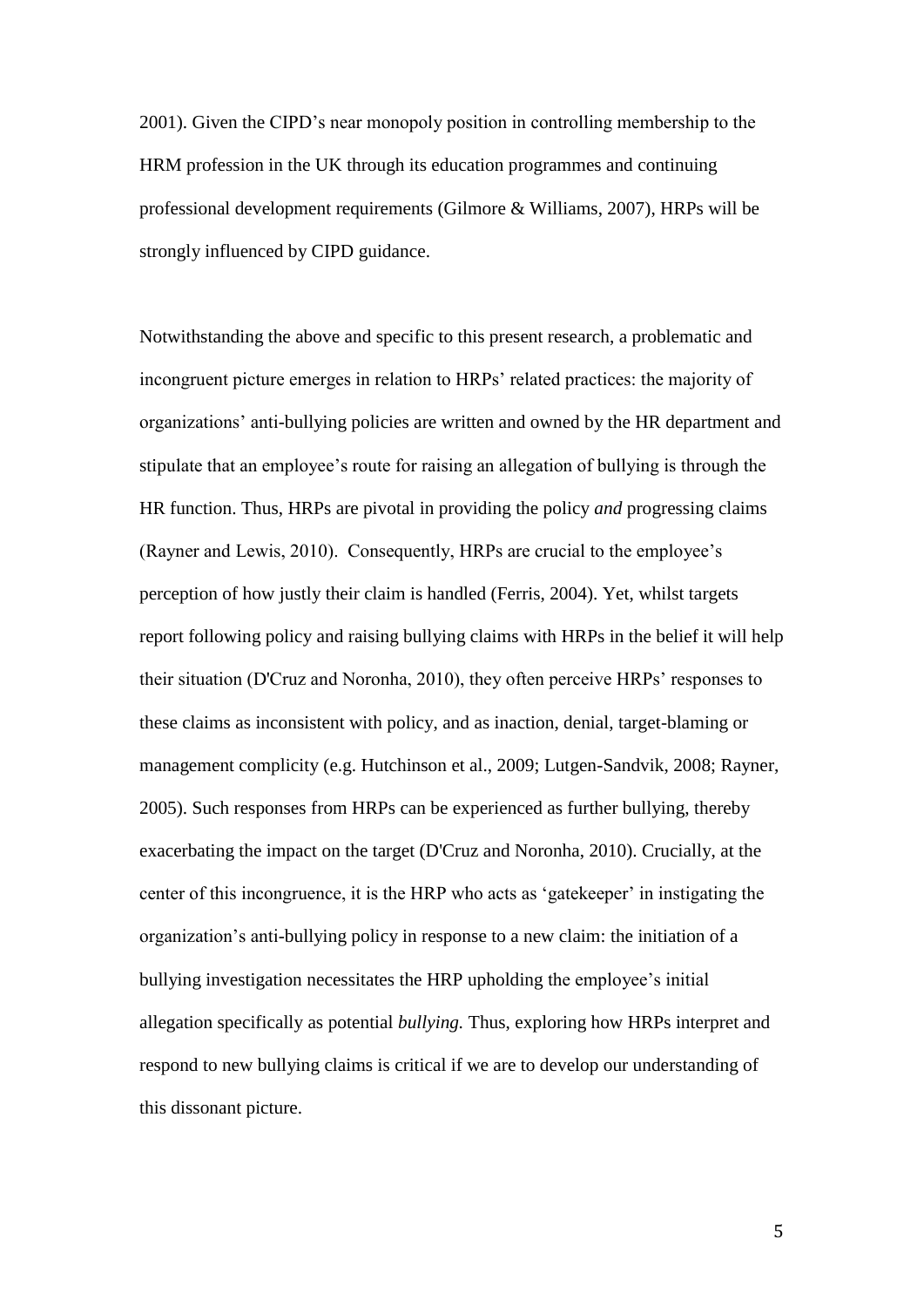Little is known about HRPs' responses to bullying claims. Salin's (2008; 2009) survey-based research with Finnish public sector HRPs is the exception. Beyond developing policy, Salin (2008) found HRPs' roles in bullying resolution were predominantly passive. The most commonly reported action to bullying claims was to have "discussions with the parties involved"; punitive measures against the bully were taken in less than 5% claims, whilst in 12% the HRPs reported taking no action (Salin, 2009: 35). Beyond Salin's research, we know of no other published empirical examination of HRPs' interpretation of bullying claims and subsequent actions. With the continued prevalence of bullying, despite widespread implementation of antibullying policy, and the central role HRPs play in its resolution, the study we are about to present sought to examine how HRPs interpret bullying claims, and how these interpretations influence their subsequent actions. Specifically, the research questions that underpin this research are as follows:

- 1. Given their central role in dealing with employees' claims of bullying, how do HRP's interpret, experience and act on these claims?
- 2. What role do HRPs play in the continued prevalence of negatively experienced bullying behaviours in contemporary organizational life?

Furthermore, because of the predominance of manager-to-employee bullying in the UK, we focus on the point at which an employee raises a *new claim of manager-toemployee* bullying to an HRP. Before turning to our methodology and findings, however, we first outline the theoretical framework for our study.

# **Theoretical foundations: Pierre Bourdieu's 'theory of practice'**

Bourdieu's 'theory of practice' provides a framework for understanding the relational nature of social action (in this case responding to a bullying claim) at the individual,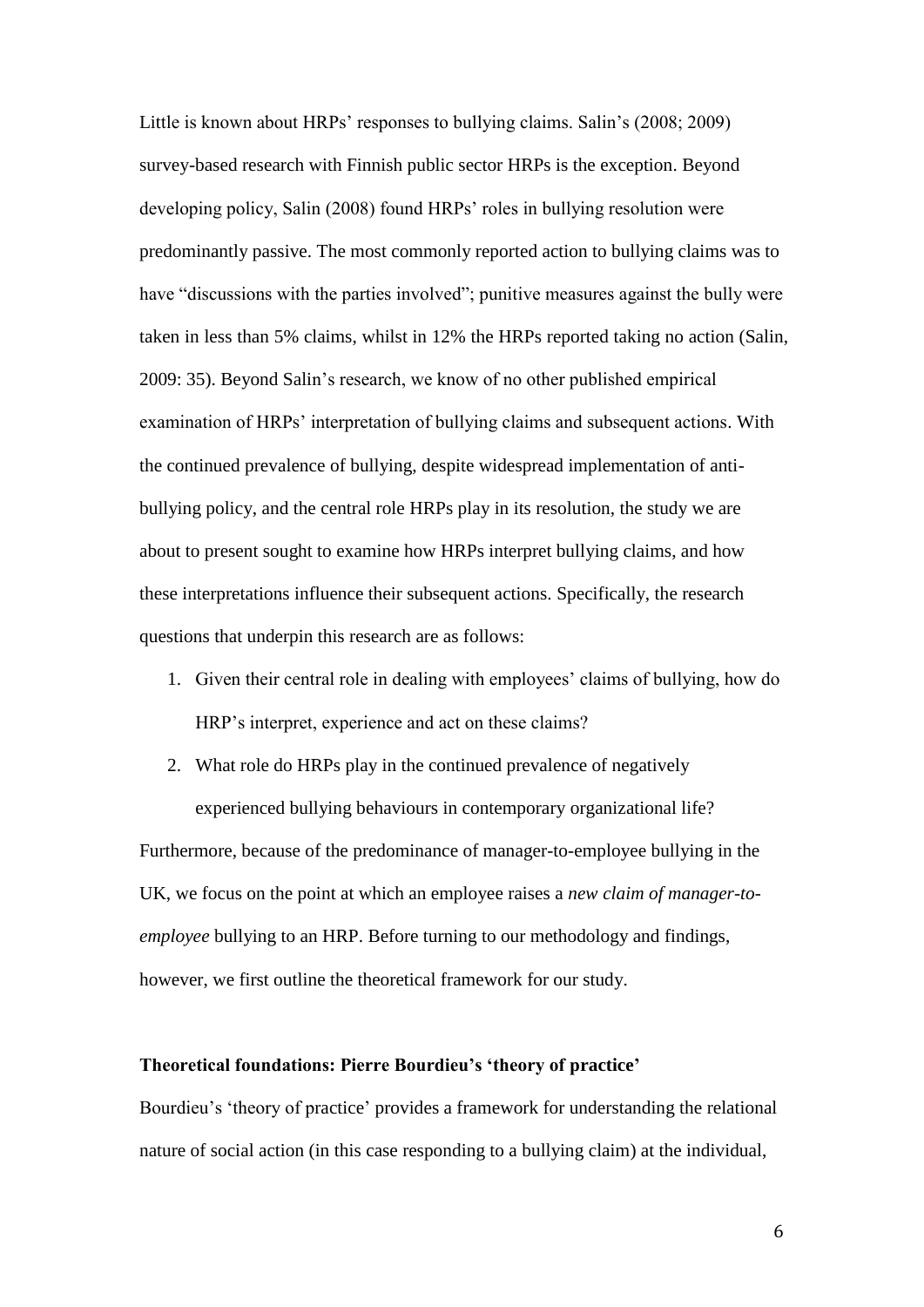organizational and broader socio-historical levels (Bourdieu, 1977). Despite the continual development of his constructs, Bourdieu consistently used the analogy of a 'game' as a heuristic device to explicate his theory (Painter, 2000). Bourdieu (1993) conceptualized the *field* as the arena in which a game takes place between its players; it is a social space structured and organized around specific types of resources, or *capital*, for which field members compete, such as respect, promotions and high salaries within organizations. Fields have permanence; they are durable across time; they are 'social facts' that exist independently of behaviour or people's perceptions of them (Bourdieu, 1990). Within the fields to which they belong, an individual's power, or *capital*, is both a weapon to use to their advantage in the game and a stake to be won. The amount and type of capital (economic, social and cultural) an individual possesses determines their relative *position* in the field. Although not transparent to field members, Bourdieu argued that all forms of capital are "transformed, disguised forms of economic capital" because of the dominance of economic discourses in society (Bourdieu, 1986: 252). Thus, career-related qualifications and extensive professional networks are, for example, instances of cultural and social capital, respectively, *because* of their economic value in the field. The value of capital is field-dependent and capital that is recognized and legitimized as valuable by the field is *symbolic capital.* The 'rules of the game', the field's *doxa,* determine this value and, hence, the field's symbolic capital is the ultimate basis of power (Bourdieu, 1977). Thus, an organizational field is a site of constant struggle and conflict as players seek to maximize their relative position and symbolic capital (Dobbin, 2008).

Doxa comprises the taken-for-granted shared knowledge of the values, practices and associated language of the field. It is through an organization's doxa that shared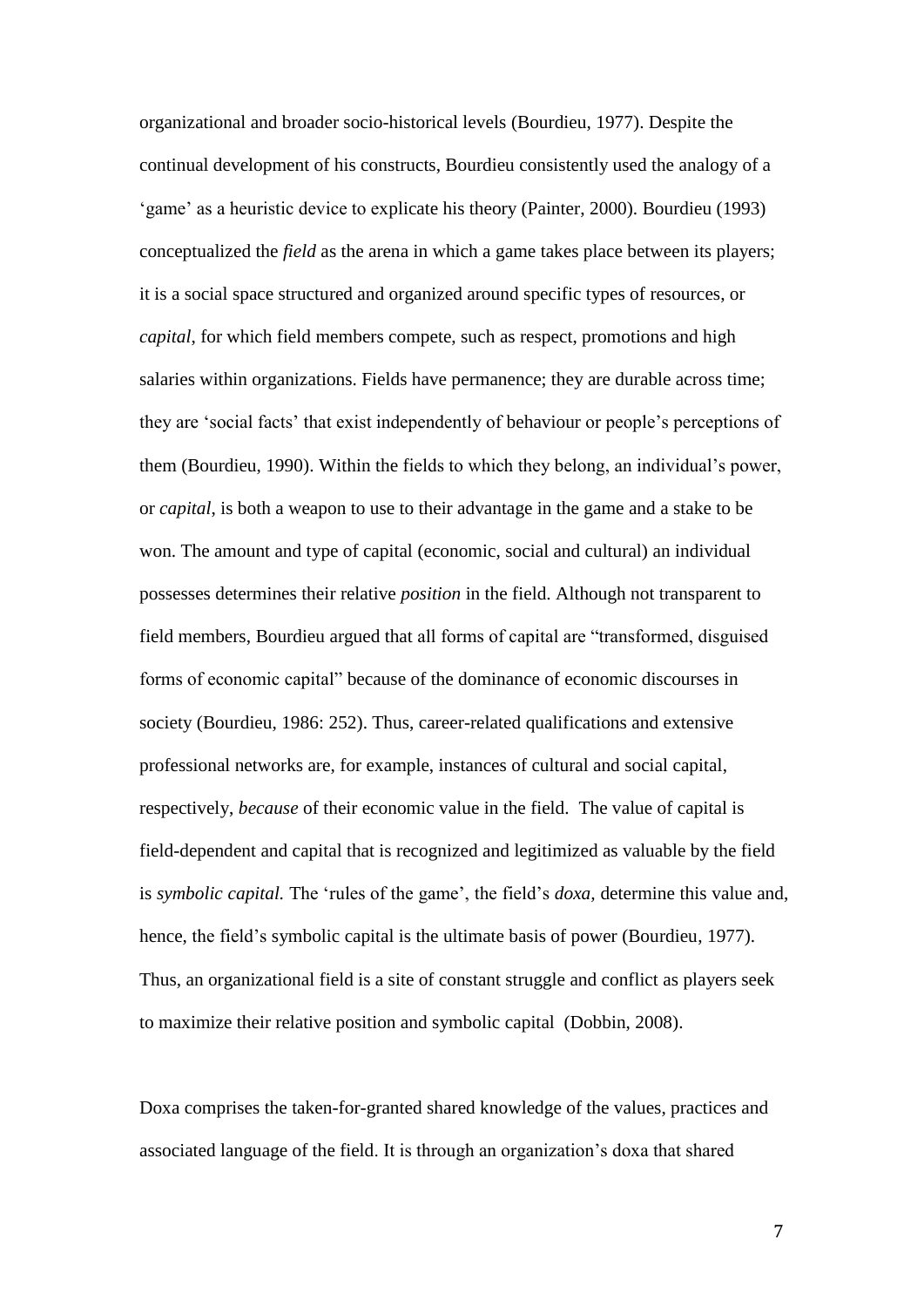understandings are constructed: an individual's durable internal dispositions, or *habitus,* enable them to understand the taken-for-granted doxic knowledge of the field and how to play this game more or less effectively (Bourdieu and Wacquant, 1992). Through field membership and socialization, social structures and practices are internalized in habitus, giving rise to multiple taken-for-granted ways of perceiving the world and behaving within it, which are temporally and situationally enduring (Bourdieu, 1990; Bourdieu and Wacquant, 1992). In this way, habitus provides the mechanism for an individual to understand the field's doxa and to act accordingly within the limits set by both doxa and habitus, providing the individual with a "sense of one's place" in relation to the other field members (Bourdieu, 1987: 5).

Consensus between field members of an organization's doxic rules as legitimate and its rewards as valuable and desirable occurs through *shared habitus*, created via "supra-individual dispositions capable of functioning in an orchestrated or, one could say, collective way" (Bourdieu, 2000: 156). These collective dispositions result from individuals occupying homologous positions within a field and sharing similar socialization experiences, such as practitioners within a specific HR department or, more broadly, within the HRM profession. Through shared habitus, social practices become immediately understandable and predictable to similarly situated individuals, such as how an HRP might respond to bullying. However, one consequence of shared habitus is that individuals become less critical and reflective of their own and each others behaviour. Consensual taken-for-granted practices become endowed with a sense of objective commonsense negating the need for "close analysis of the nuances of another's practice" (Bourdieu, 1977: 80). This unquestioned acceptance contributes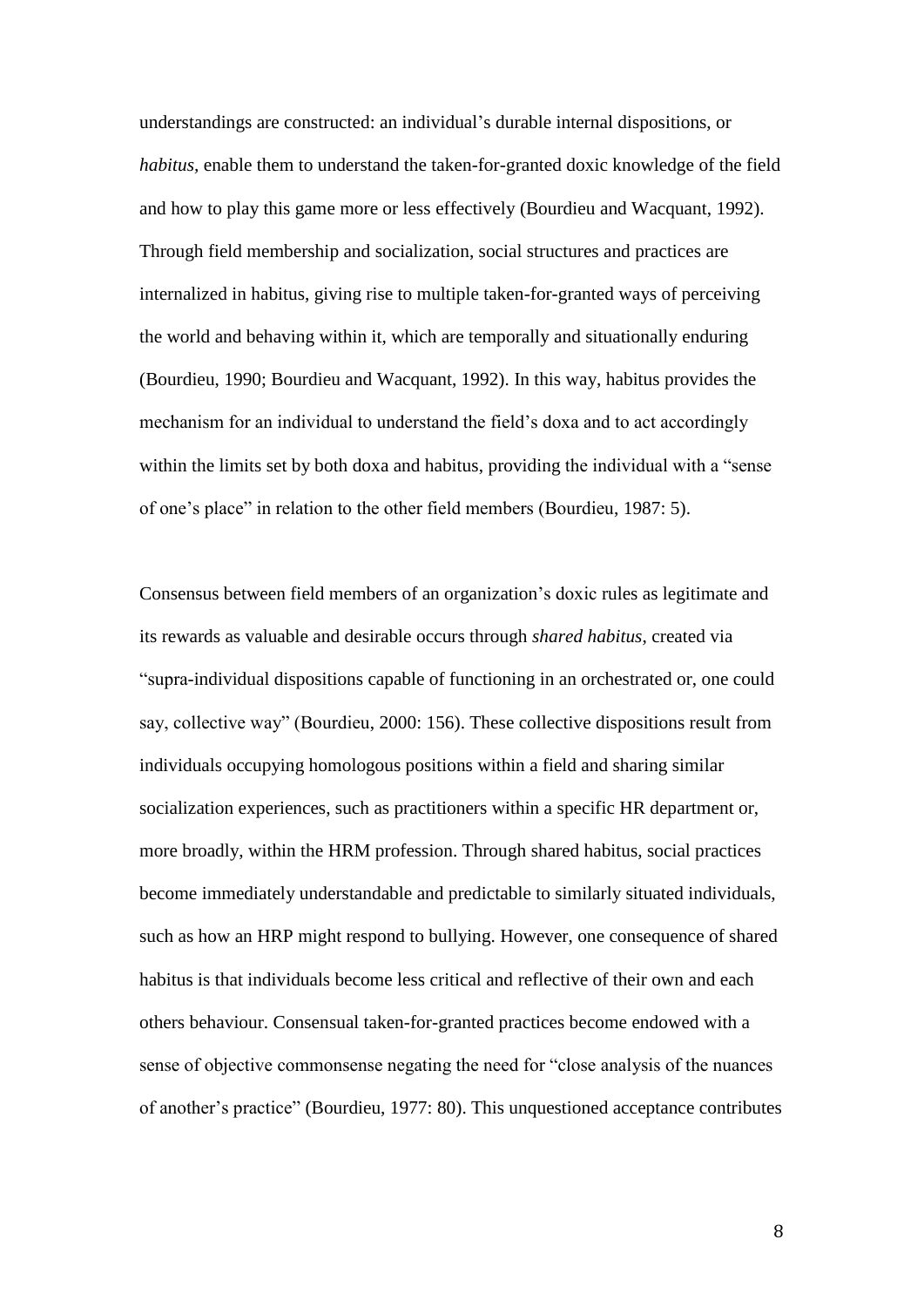to certain practices becoming spontaneously thinkable and, therefore, accessible, whilst others become unthinkable and inaccessible (Emirbayer and Johnson, 2008).

Language, and its use, contributes to this process. Predominantly through their language, more powerful members determine the field's structure and rules and the way that less powerful members perceive the field and behave within it: Bourdieu (1991) calls this dominance through language, *symbolic violence*. It is the process by which the importance of economic capital is disguised by its transformation into symbolic capital. By virtue of their legitimized symbolic capital and the control they have over the valued resources in the field, powerful field members assert their voice and view of the world. Symbolic violence is not transparent to less powerful field members, because of the taken-for-granted nature of symbolic capital and because of the process of *euphemization*, which serves to transform, sanction and censor certain forms of language, which become accepted as part of doxa (Bourdieu, 1977; 1991). Hence, the unconscious dispositions of habitus and the taken-for-granted legitimacy of doxa and symbolic capital together serve to perpetuate the power relations and positions in a field via symbolic violence, to which language is central (Bourdieu, 1987). We return to this important issue below in relation to the critical discourse analysis undertaken during this study.

## **Methodology**

Seventeen HRPs participated in the research, 14 in interviews (one to two hours), and three in a group interview (two hours). Appendix 1 provides the demographics of the sample. The mean age of the interviewees was forty years, and the mean number of years of HRM experience was fifteen. This reflects a significant level of HRM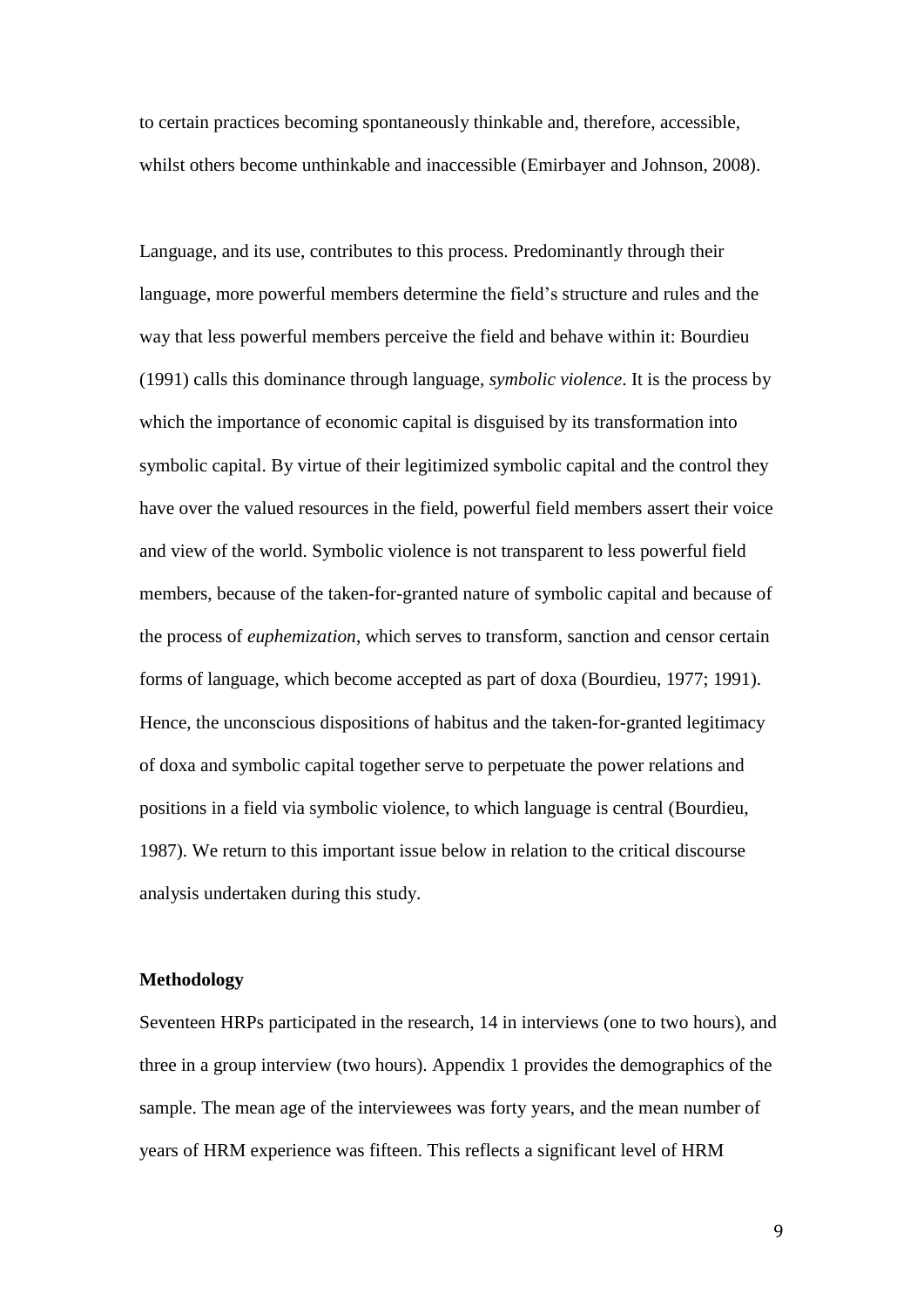practice, with most having in excess of 10 years HRM experience. A quarter of the sample was male, reflecting the gender split of graduate HRPs in the UK (Ackah and Heaton, 2003), and both the public ( $n =$  eight) and the private ( $n =$  nine) sectors were represented. Fully informed consent was obtained from all the HRPs prior to the interviews.

The number of participants was determined by saturation: data analysis proceeded concurrently with data collection, and themes identified in later interviews were reapplied to previous data through multiple iterations of analysis. The continued emergence of new or amended themes from this iterative analysis determined the need for additional participants (MacDougall and Fudge, 2001; Wood and Kroger, 2000). Whilst we acknowledge that we can never be *sure* that gathering additional data will not lead to new insights (Wray et al., 2007), sufficient data was assumed when no new or changed themes emerged from the interviews (Guest et al., 2006), which occurred after 14 (of 17) interviews. The final, group interview acted as quasi-confirmatory stage, deepening the themes that had already been generated from the individual interview analysis.

The data were generated from semi-structured conversational interviews where HRPs were invited to discuss their own experiences of handling organizational bullying claims. In seeking to understand HRPs' lived experience and subjectivity when responding to bullying claims, the focus of the interviews was on how the HRP dealt with the initial claim, regardless of whether the claim of bullying was finally upheld. Whilst acknowledging the debate on the nature of the research interview, and whether the resulting text can be considered as a reflection of the interviewee's own reality or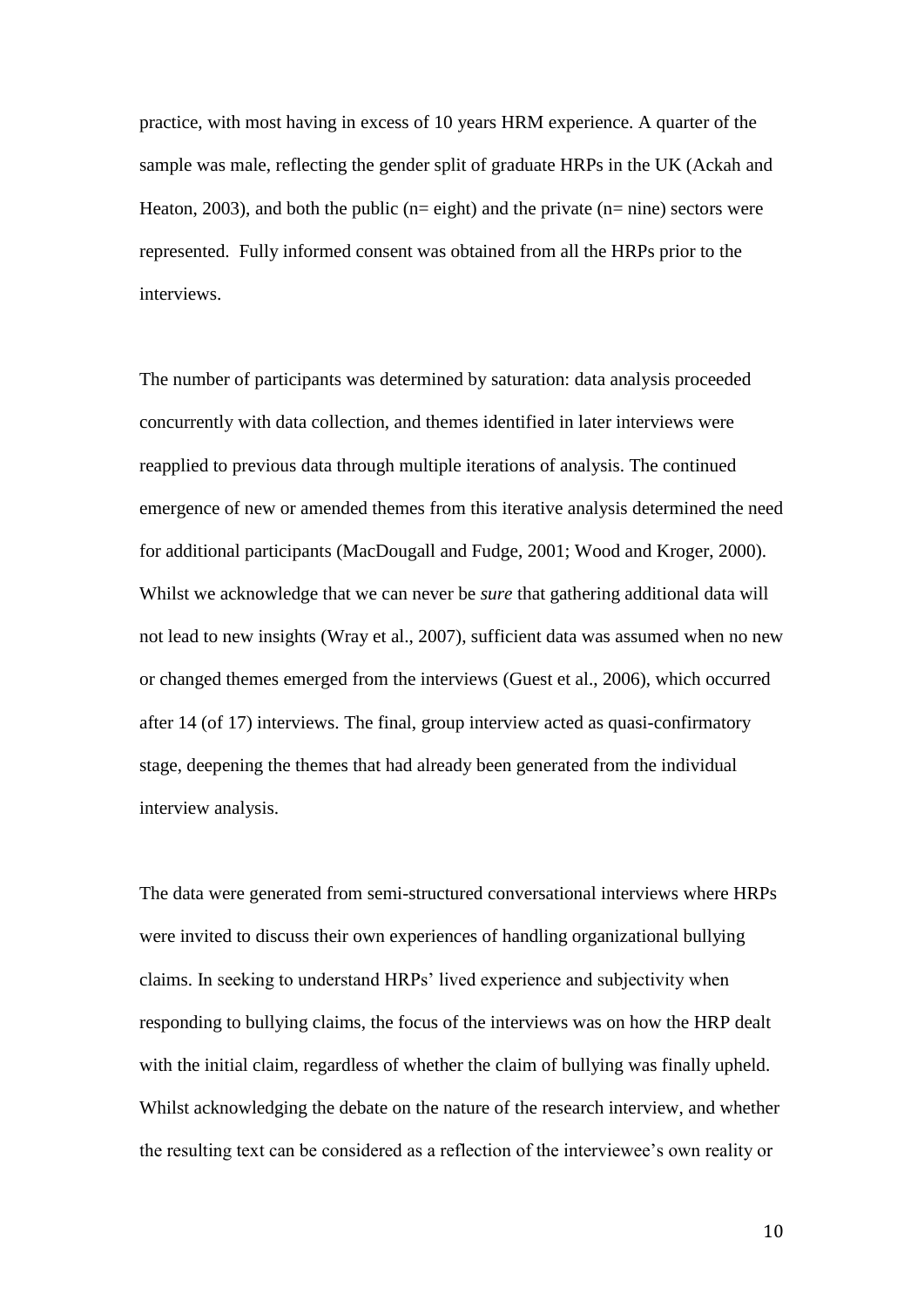whether, instead, it is a reality constructed through the interaction between the researcher and interviewee within the interview context (Potter and Hepburn, 2005, 2007), we contend that theoretically and practically, transcripts of semi-structured interviews provide data on how "ordinary people construct meaning in relation to a particular topic" (Riley et al., 2007; Sims-Schouten et al., 2007; Willig, 2008a: 114). Furthermore, Bourdieu (1977: 79) argued that the taken-for-granted nature of doxa, the struggles for different forms of capital and the dominance exerted by symbolic violence are not transparent to organizational members: "It is because subjects do not, strictly speaking, know what they are doing that what they do has more meaning than they know". Interviews were, thus, deemed appropriate for exploring the language used by HRPs when narrating their experiences of bullying claims. Our analysis explored what their language was *attempting to achieve* as well as what was actually spoken. Non-linguistic modes of communication, such as the interstices, silences, utterances and emotional tone of the dialogue, were also included as a means to explore underlying thoughts, feelings and behaviours (Willig, 2008a). For example, the use of laughter during speech that is not otherwise meant to be humorous often indicates the speaker's psychological discomfort and may be a device to diffuse tension when delivering messages that would otherwise be experienced as anxiety provoking because the speaker perceives them to be potentially immoral (McGraw and Warren, 2010).

Critical Discourse Analysis (CDA) was chosen as the method of analysis because it locates dominant, taken-for-granted discourses within their socio-historical contexts, reflecting the importance and social function of language as both the mechanism by which individuals interpret and respond to social structures and practices, and the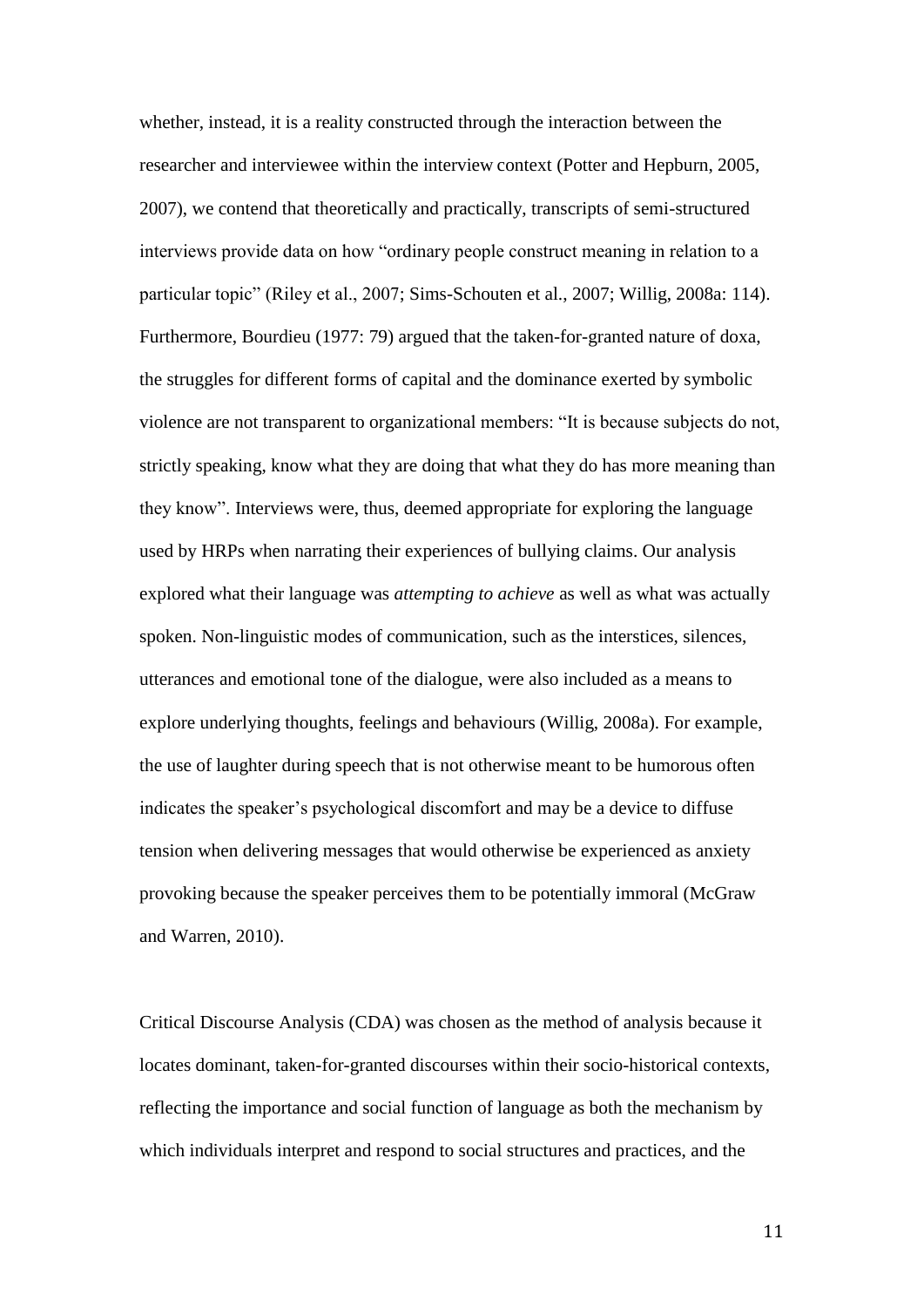means by which analysis may examine their meaning to individuals (Willig, 1999). CDA posits that individual subjectivity is itself a focus for analysis because it is shaped by the subject positions created via discourse. Thus, by situating individuals in their broader socio-historical contexts, CDA allows an exploration of *why* individuals draw on a range of discourses, and how these might influence their subjective experience and practice (Riley et al., 2007; Willig, 2008b). CDA permits an explicit analysis of Bourdieu's view of language and power, providing the mechanism for exploring how HRPs might create, negotiate and represent their constructions of bullying. Willig's (2008a; 2008b) six-stage process for CDA was adopted and is described in Table 1, illustrating how it was utilized within our Bourdieusian theoretical framework.

Table 1 about here.

A line-by-line approach was taken for the analysis of each interview, and all data were examined; that is, analysis was not restricted to selected sections. Based on the aims of the six stages of analysis (Table 1), coding was applied to phrases and sentences that represented instances of each stage. Both the language and the way in which it was spoken were explored for an indication of the purpose it might be serving for the interviewee's construction of their role and bullying (Sims-Schouten et al., 2007).

For example, in the following excerpt, Clare had just been asked what factors would help her decide if a case was bullying.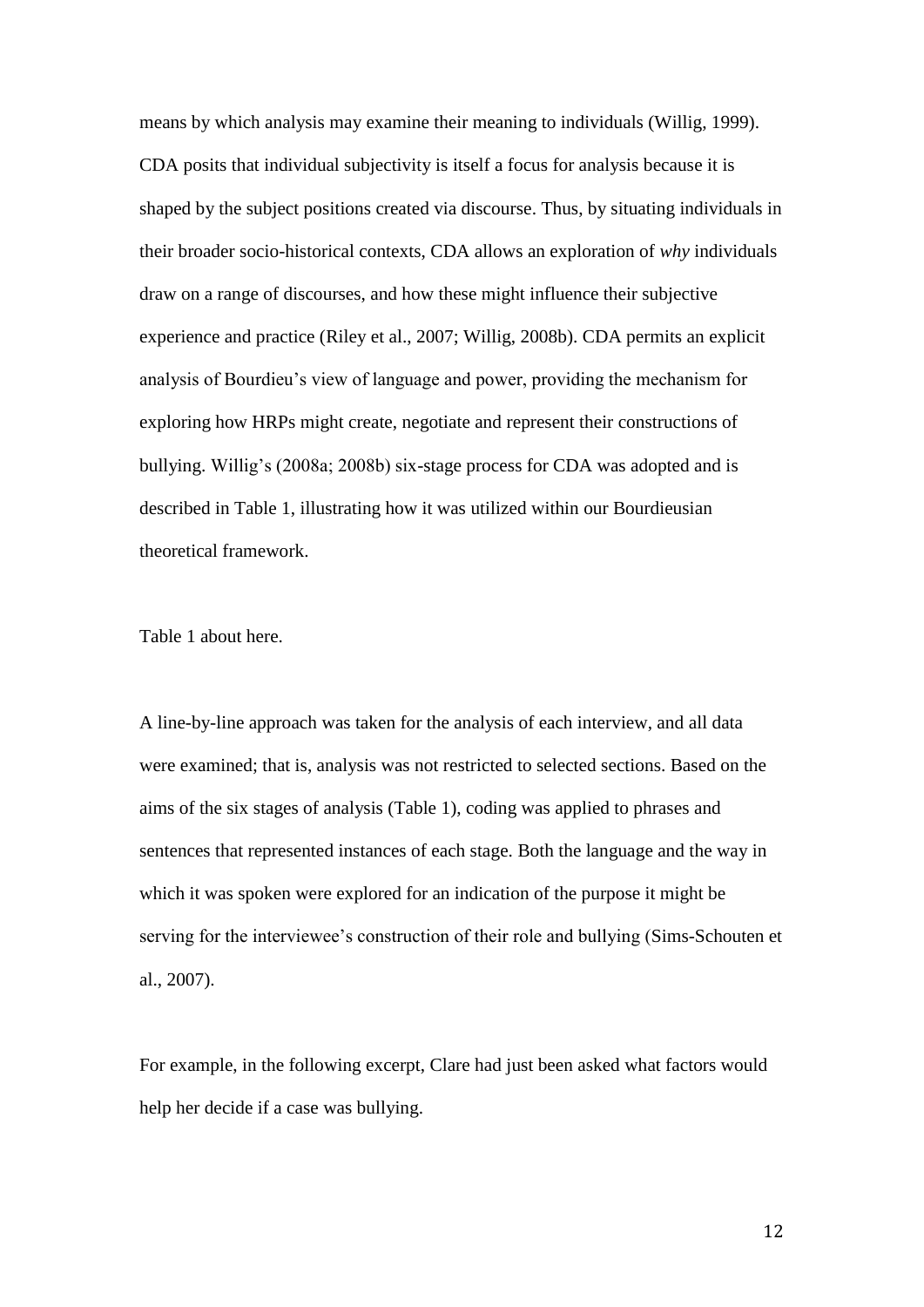| $\mathbf{1}$   | When you are actually dealing with somebody, (1) unless they have                       |
|----------------|-----------------------------------------------------------------------------------------|
| $\overline{2}$ | actually used that wo::rd $\uparrow$ or that terminology, we, we, we would tend to      |
| 3              | steer away from it $\hat{I}$ . You tend to find the minute that you start talking about |
| $\overline{4}$ | bullying then that, $(1)$ if anything, if you've got a $(2)$ call them the victim as    |
| 5              | su::ch $(2)$ we tend to find, $(1)$ certainly in this industry, that $(1)$ there are    |
| 6              | other issues going on with the people who then, sort of, raise, sort of,                |
| 7              | bullying allegations $\downarrow$ and that there is other stuff, (1) be it poor         |
| 8              | performance or something else.                                                          |

As we see above (the transcription notation key is in Appendix 2), Clare resists using the word bullying, calling it "that word", and "that terminology" (2). In the next sentence (3-7), her pauses (in seconds) indicate that she is taking fleeting *thinking spaces* (Bollas, 1993) whilst deciding whether to use the word "victim", which she then minimizes with the use of the concessionary phrase "as such" (Lee, 1987). Although she later uses the term "bullying allegations", it is again minimized by multiple uses of the concessionary "sort of" and the lowering tone of her voice (6). She also positions herself as "we" all through her response, rather than "I", suggesting that she is diminishing her own responsibility for her response by identifying with a collective "we" (Harding, 2008). For Clare, this "we" was senior management rather than other HRPs: throughout her interview, her relationship with senior management, particularly the CEO, emerged as an important aspect of her symbolic capital and, thus, credibility and status. Finally, her response provides examples of, firstly, the HRPs' consistent thought that "there must be something else going on" and, secondly, the construction of bullying claims through the lens of performance management (7). Whilst the transcription notation in this excerpt was applied to all data for the analysis,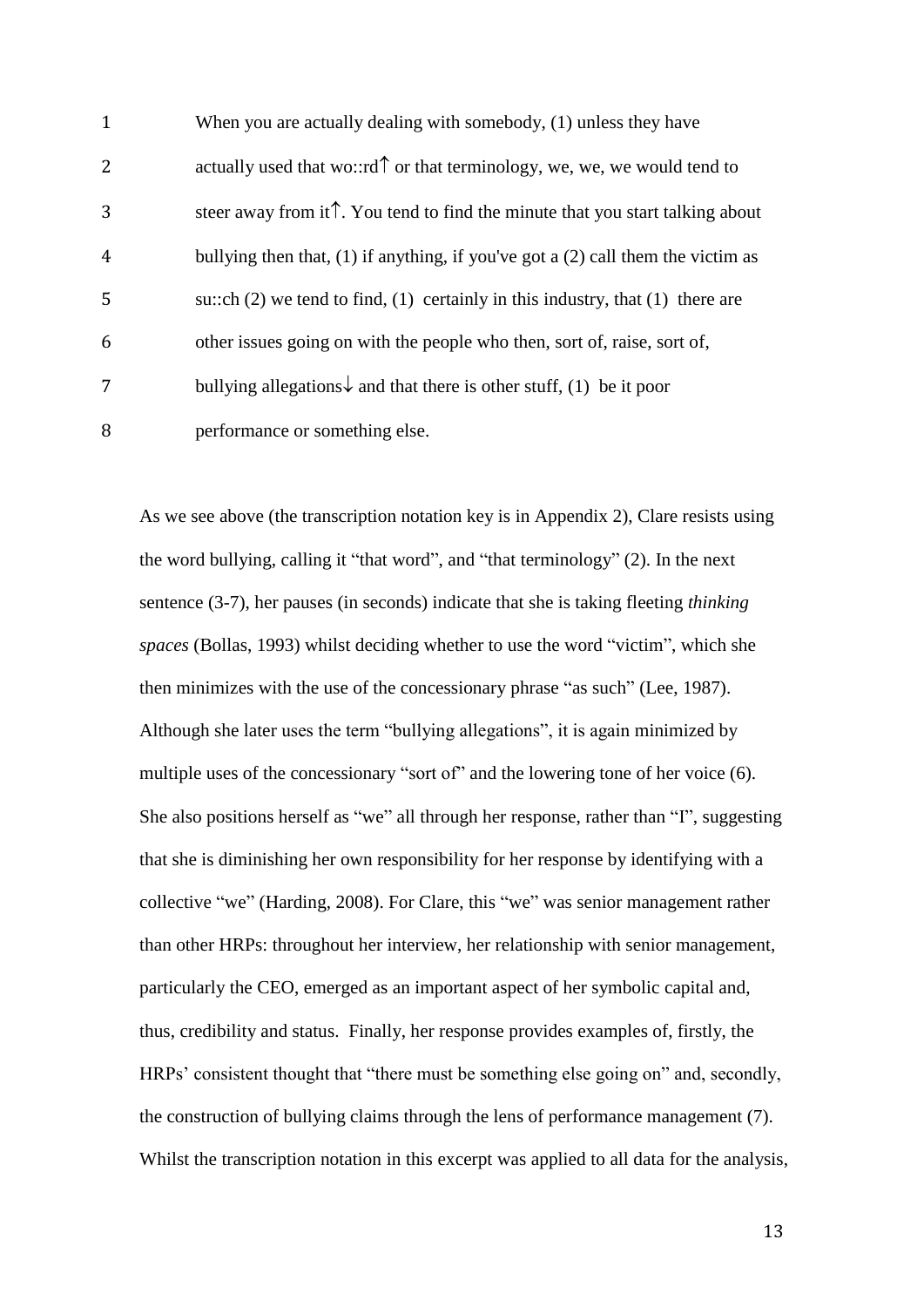to enhance readability they have been removed from the remaining excerpts used in this article.

Although qualitative data are rightly regarded as peculiar to the context from which they were generated, including the dynamics between researcher and participants, Williams (2000) has nonetheless argued that it is possible to draw tentative parallels from qualitative data to other, similar settings. To do so, Williams argues suggests a *moderate generalization* in which the cultural consistency of the sample must be explicit in the research with clear, relevant links between the research site (the HRPs' organizations) and the site of generalization (other HRPs in similar roles and organizations). In the present study, interviewees were in the field of HRM with experience of handling bullying in private and/or public organizational fields, providing relevance for other HRPs within similar organizational and professional contexts (Leitch & Palmer, 2010). This extends the likely relevance and applicability of our findings beyond their immediate context.

# **Findings**

We begin with a brief account of the nature of HRPs' experiences of handling claims within their organizational contexts before presenting data focusing on the interpretive mechanisms used by HRPs when handling manager-to-employee bullying claims. We subsequently illustrate that the predominant response of these HRPs was to reframe bullying claims as situations of poor performance, achieved by using a range of interpretive mechanisms that serve to normalise management behaviour.

## *HRPs' perspective of handling bullying claims*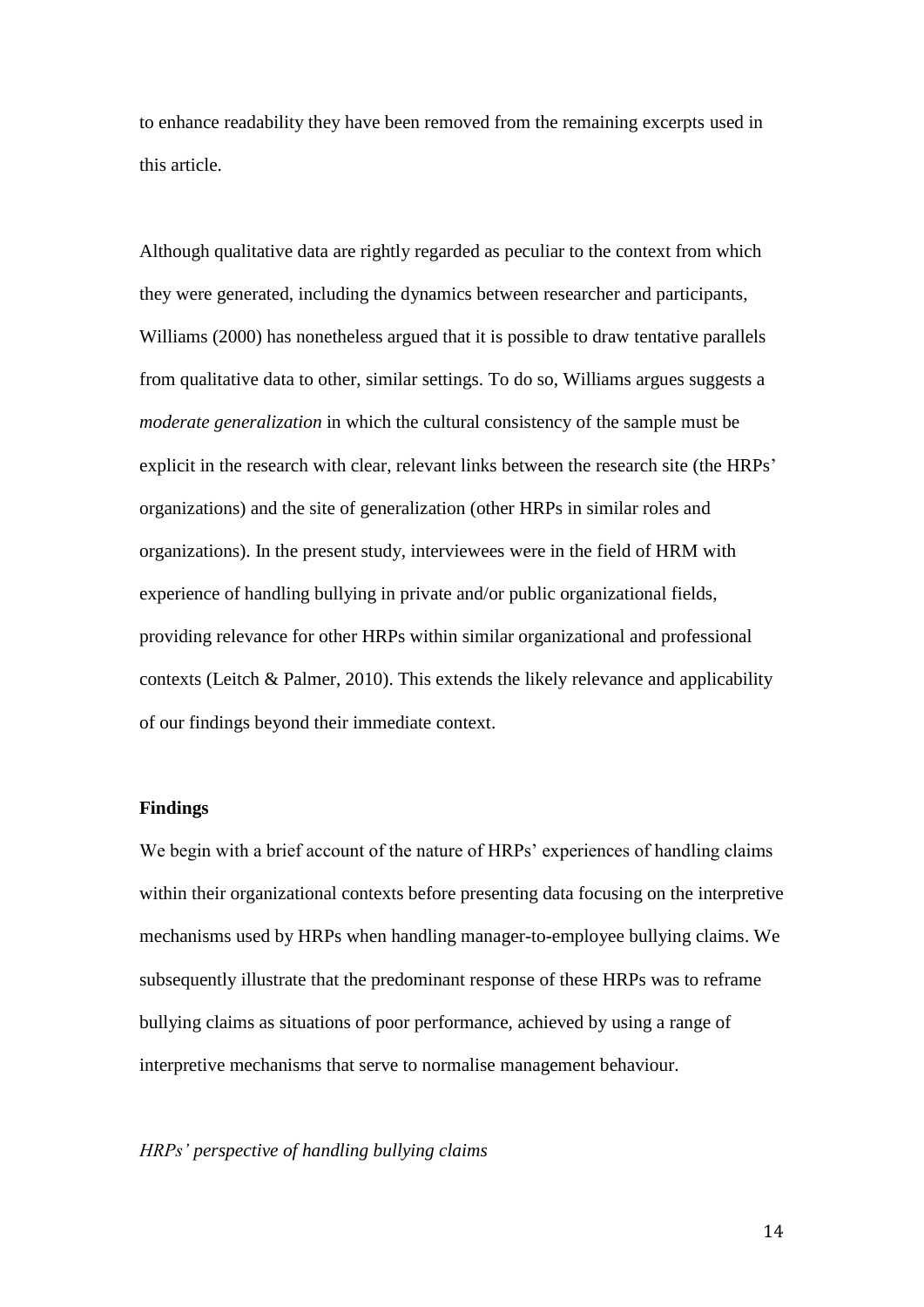Across the interviews, the HRPs described the complexity and difficulty of handling bullying claims, using words such as "hard", "uncomfortable" and "horrible". Significant was the ambiguity inherent in bullying claims, making it difficult to decide between one person's word against another's. Pressures from the HRPs' organizational and professional fields compounded this challenge: management pressure to resolve claims quickly and protect the organization financially and legally.

The pressures from the HRPs' organizational and professional fields were exacerbated by HR's relative lack of power in comparison to managers, which emerged both explicitly and implicitly from the data. In the following excerpt, Colin, who is an HR Director, describes his sense of powerlessness to challenge managers on their behaviours. He talks about this power imbalance explicitly, and his frequent use of thinking spaces and concessionary phrases suggests that he feels uncomfortable with this situation. His multiple uses of "you know" further suggest that he is seeking the interviewer's endorsement for a circumstance that Colin sees as wrong (7) but feels powerless to change (8-9), and he draws on his experience across multiple organizations to give credence to his belief (4). Colin's excerpt also provides an example of a recurrent tension in the HRPs' narratives: he acknowledges that managers "treat people badly", but avoids labeling the behaviour as bullying (5, 7):

 In HR though there's not an awful lot you can do about it [bullying], I mean, um, um, we don't have, um, we don't have any direct power to do anything really, you know. You know, we are, we are sort of an advisory, um, function and, um, I've come across a lot in organizations where I've thought oh my goodness and, you know, um, people being treated pretty, pretty badly. Um, but all you can do is say to the manager "look I think that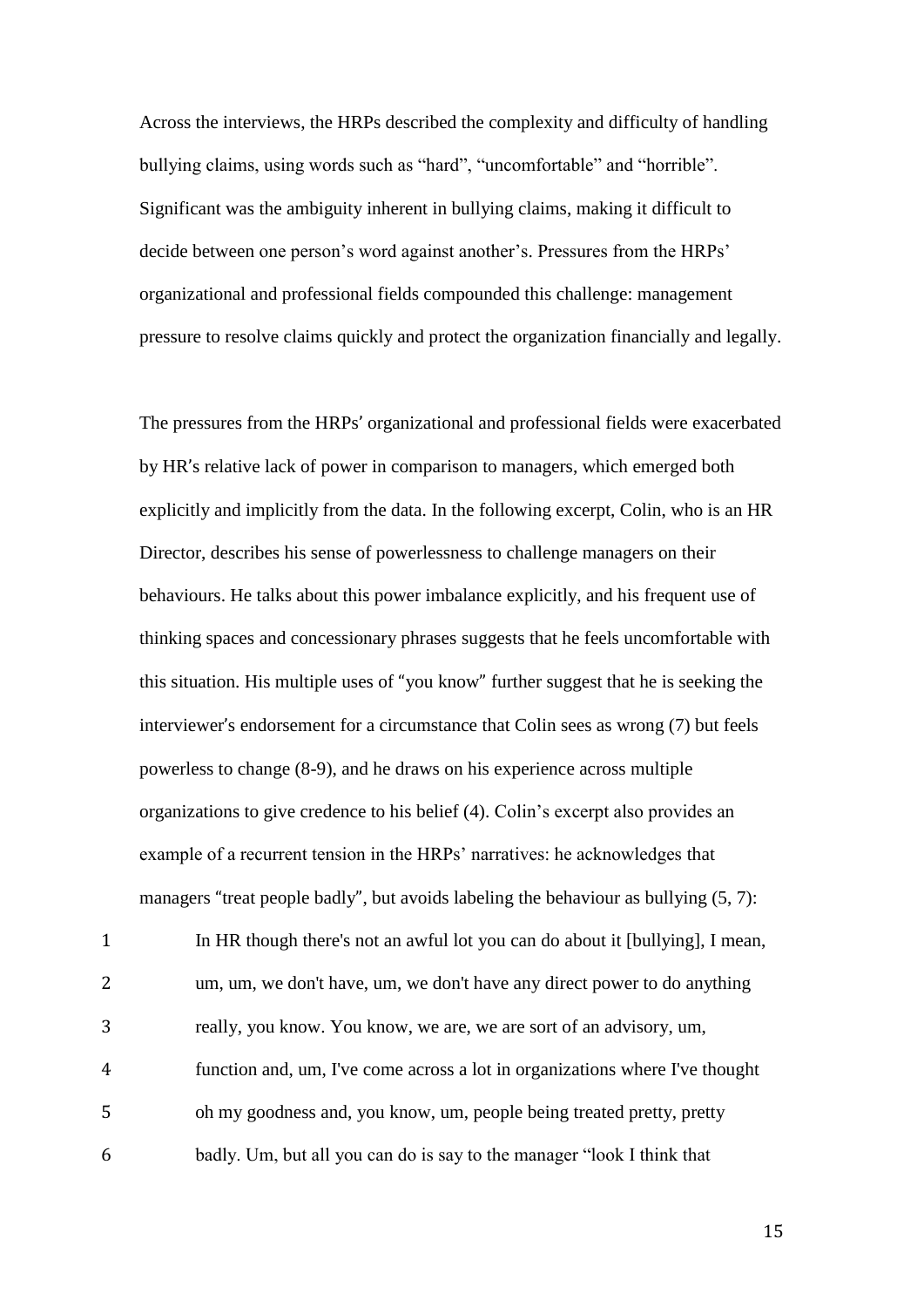7 person, you've treated that person badly and I don't think you should do it", 8 you know (Colin)

For other HRPs, the power imbalance with managers emerged more implicitly from their bullying experiences. Whilst many HRPs described being in "partnership" with managers, their experience suggests the symbolic violence implicit within the HRPmanager relationship: the HRPs described deferring responsibility for decisionmaking to managers, positioning their role in claims as providing managers with advice and support. For example, Sonia, who is Head of HR and a Bullying and Harassment officer, is responsible for investigating and deciding the outcome of bullying claims, which is documented in the organization's anti-bullying policy. In the following excerpt she describes handling new claims. Despite her role, Sonia imputes power and responsibility for the investigation and decision to the manager, whilst her role as HR is minimized to "some input" (4). She attempts to justify this approach by her emphasis on "clearly" (3), yet, as with Colin, her language suggests ambivalence: she is not comfortable with the balance of power and she distances herself by moving from the agentive "I" (1) to positioning herself with the impersonal pronoun of "HR"  $(4, 6)$ :

 I would, um, I would want the line manager's involvement, you know, because I think it [bullying] isn't an HR problem on its own, you know. It, it, it is clearly a problem that needs line manager involvement as well with, um, some HR input. There needs to be, um, some kind of initial investigation by the line manager, you know, and the line manager should then, um, um, come back to HR to discuss what their findings are. And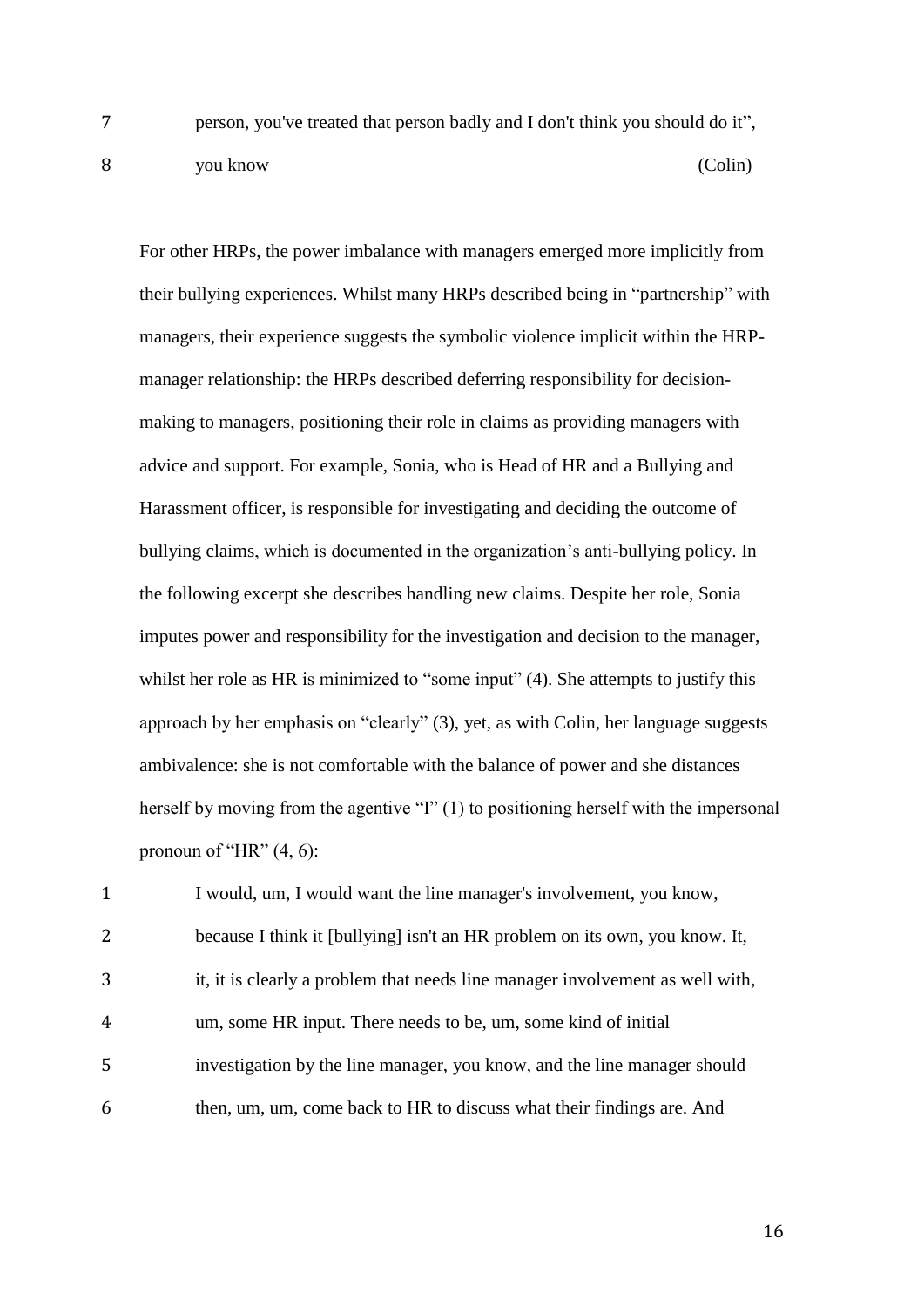7 what their findings are, you know, will determine what the future action 8 should be. (Sonia)

There is an obvious irony here relating to a line manager accused of bullying also being the person to whom HRPs first turn when investigating a claim. Yet despite this power imbalance, the HRPs perceived their predominant alignment with management and their main responsibility to protect the organization and managers. At the same time, the HRPs distanced themselves from supporting employees and from the previous welfare role of personnel, using negative euphemisms such as "pink and fluffy". For example, when describing her alignment, Jane said, "We are not here as a welfare system for employees… you can't be gamekeeper and poacher, you know, you can't be supporting management and at the same time supporting employees, it just doesn't work".

Within this context, we now illustrate how these HRPs immediately invoked a discourse of performance management when presented with new claims of manageremployee bullying, a discourse which underpins the subsequent tranche of data illustrating the mechanisms and euphemisms used by the HRPs to interpret managers' behaviour in these claims and, in doing so, perpetuate a cycle of symbolic violence by enacting it on the target who raised the claim.

*Managerial bullying as symbolic violence through performance management practices*

A notable and unexpected finding was that *all* manager-to-employee claims within the HRPs' narratives were constructed within a performance management discourse: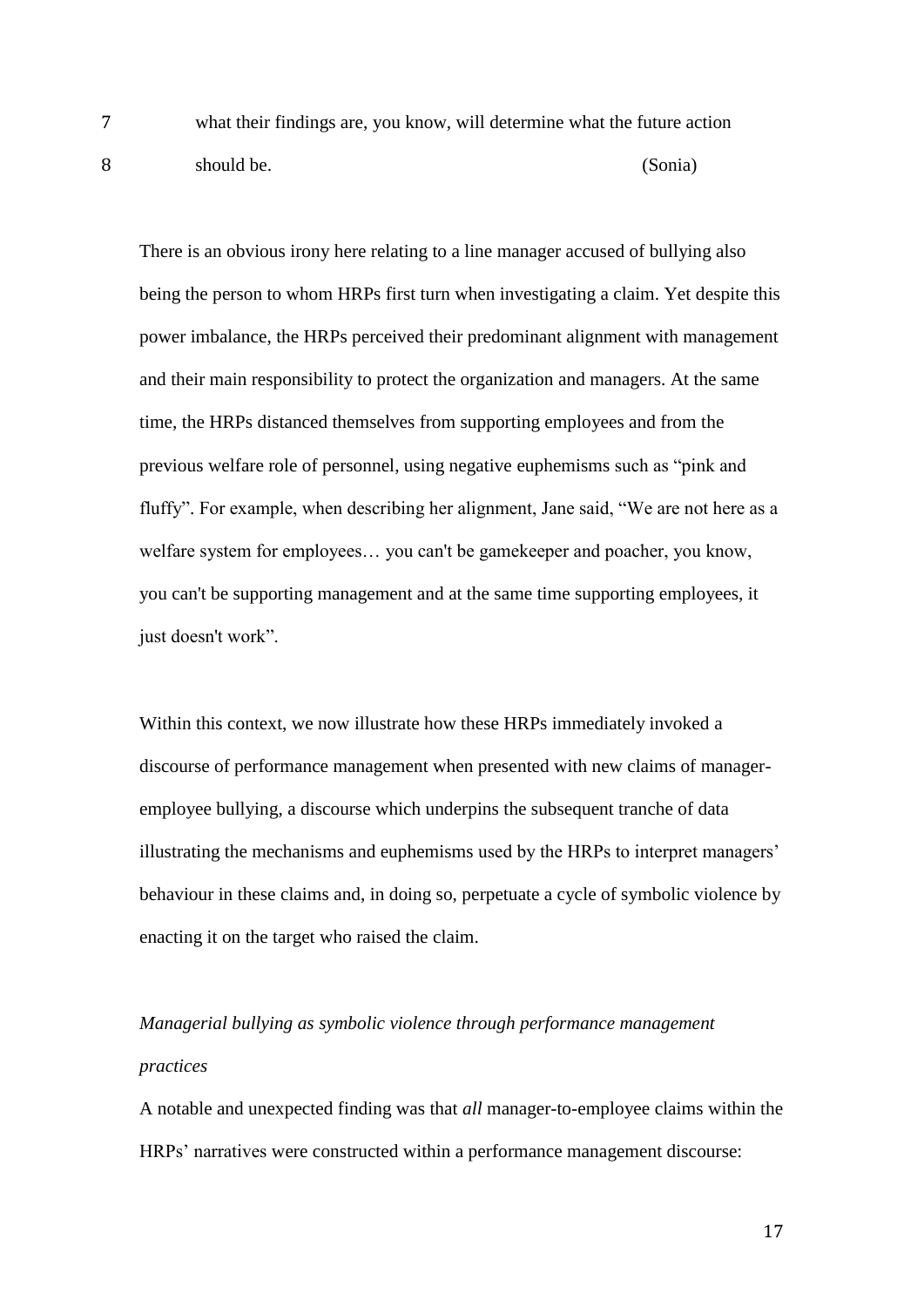manager-to-employee claims were interpreted as performance management practices that had been ineptly executed by managers or misunderstood and/or disliked by employees. To illustrate this important finding, in the following excerpts Angela, Sandra and Kath describe how manager-to-employee claims are frequently associated with the management of a performance situation:

"Quite often when someone's performance is called into, quite often they will claim that they're being bullied. That's quite common." (Angela)

"I've had 100 times more of those kind of claims against managers and I can almost predict that every time the line manager says "I'm really going to deal with this person" that it will result in an allegation of bullying." (Sandra)

"We've seen a definite increase in people challenging when they're being performance managed, raising a claim and then linking that to them being treated differently by their manager." (Kath)

The HRPs' constructions of manager-to-employee claims within a performance management discourse were characterised by two key aspects. Firstly, across private and public sectors, the HRPs' language was imbued with symbolic violence that reflected a consistent organizational doxa: organizations were described as increasingly target driven; employees were continually required to achieve more; and managers were required to manage this drive for increased employee performance. Secondly, when presented with a new claim of alleged manager-to-employee bullying, there was a surprisingly consistent and immediate manager-centric assumption that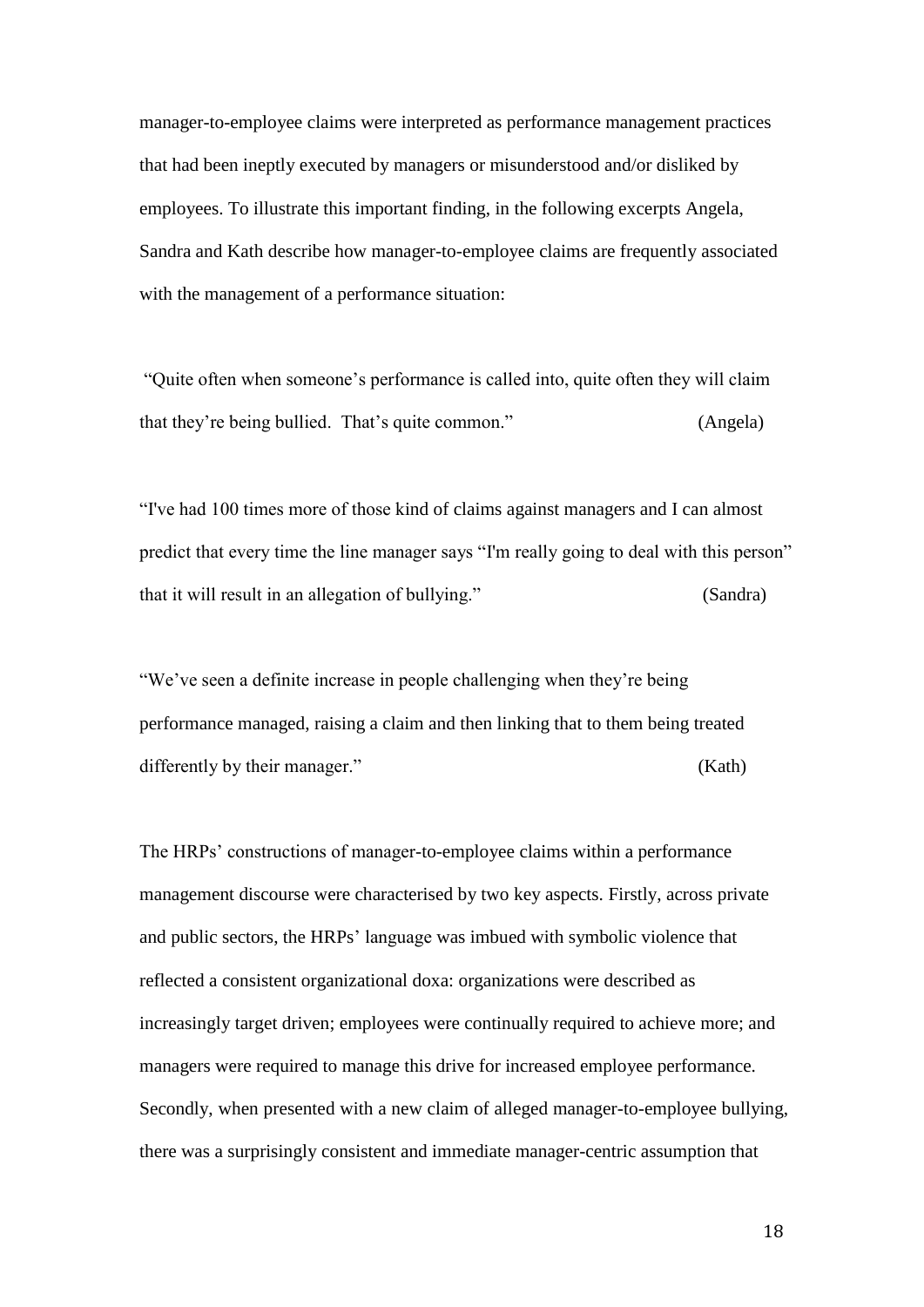"something else is going on", as illustrated by Clare's excerpt in the methodology. Below, Teresa reflects on how her organization has become more target driven, positioning herself with the manager as part of the "we" of the organization (1, 5). Her language suggests a sense of solidarity and endorsement of the increased targets, and a garnering of increased symbolic capital from alignment with the more powerful managerial group. The employee is positioned throughout as the *other* with "you". Through the symbolic violence of her language, she imputes culpability for the increase in performance-related bullying to the employees: their feeling of being bullied has arisen from failing to acknowledge their own mistakes or their underperformance in the new target-driven regime (9-12). Yet, tension is apparent in her account: on the one hand, she justifies her approach with words of *certainty*: there is "*always* something else" (8-9) and her multiple uses of "actually" (9), and by speaking her rationale as the voice of the organization to the employee (9-11). Yet, uncertainty is evident: she seeks affirmation of her approach with "if you will" (9) and "you know" (6), and minimizes her own conclusion with the concessionary "a little  $bit" (12):$ 

 We are an organization that has become more target driven now. You are accountable; you can't have half a dozen jobs and take all the time you like to do the job. You've potentially got some people who feel bullied because they are expected to reach a certain target, but what the manager is trying to do is to say "we've already established that that is a reasonable amount for anybody to do given your level of experience", you know. For some people that's an environmental culture that they're not happy with any more. Most cases against managers have been about performance improvement plans, and there is always something else in the mix, if you will, that is actually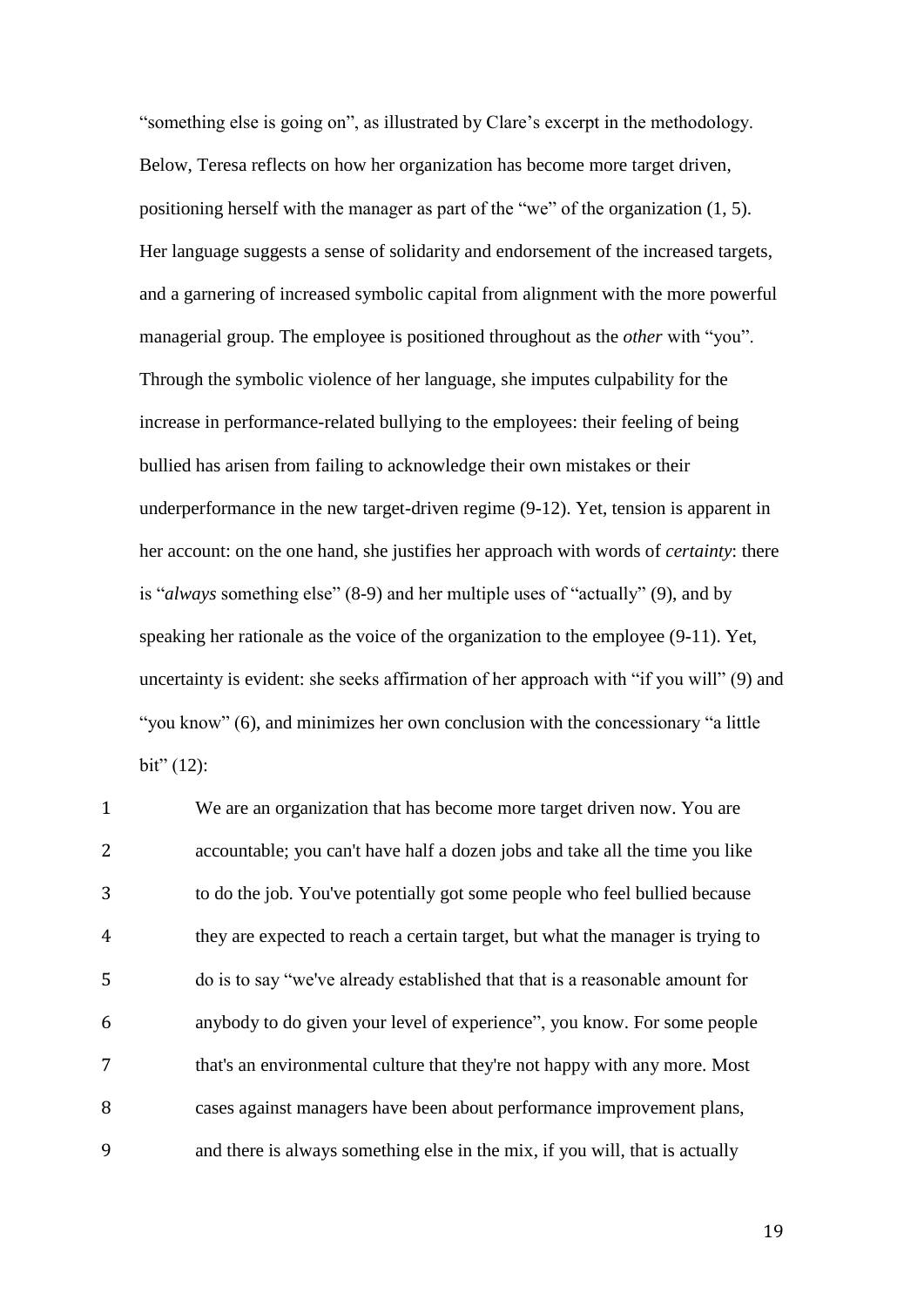| 10 | making me think "actually, is this just another way of trying to avoid        |          |
|----|-------------------------------------------------------------------------------|----------|
| 11 | dealing with the fact that you are not performing or you have done            |          |
| 12 | something that you shouldn't have done". It feels a little bit as if they are |          |
| 13 | hanging their hat on the word bullying                                        | (Teresa) |

Teresa's account illustrates the HRPs' pervasive immediate response to new managerto-employee claims of "what else is going on here?", and the equally commonplace answer of "the employee has a performance issue". In this way, claims were subsequently interpreted as a symptom of the manager's legitimate performancemanagement practices, and bullying as a label for recalcitrant employees to "hang their hat on". From our data, this immediate response to the target's claim, imbued with symbolic violence, occurs at the *initial meeting* with the target when the HRP is first presented with a new manager-to-employee claim, and this response appears crucial in understanding how HRPs subsequently interpret and euphemise managers' behaviours in these claims.

The HRPs perpetuated the dominance of the managers' perspective through the symbolic violence of their language: using a range of euphemistic labeling, sanitizing language and interpretive mechanisms the HRPs' language served to normalise and rationalise management behaviours that would be defined as (potential) 'bullying' within organizational anti-bullying policy. These mechanisms of symbolic violence enabled the neutralization of toxic management behaviours, negating the need to accord a label of 'bullying' and, thus, removing any power from the targets' voice. Four recurring constructions of managers emerged from our analysis of the data, which the HRPs used as mechanisms to rationalize and neutralize negative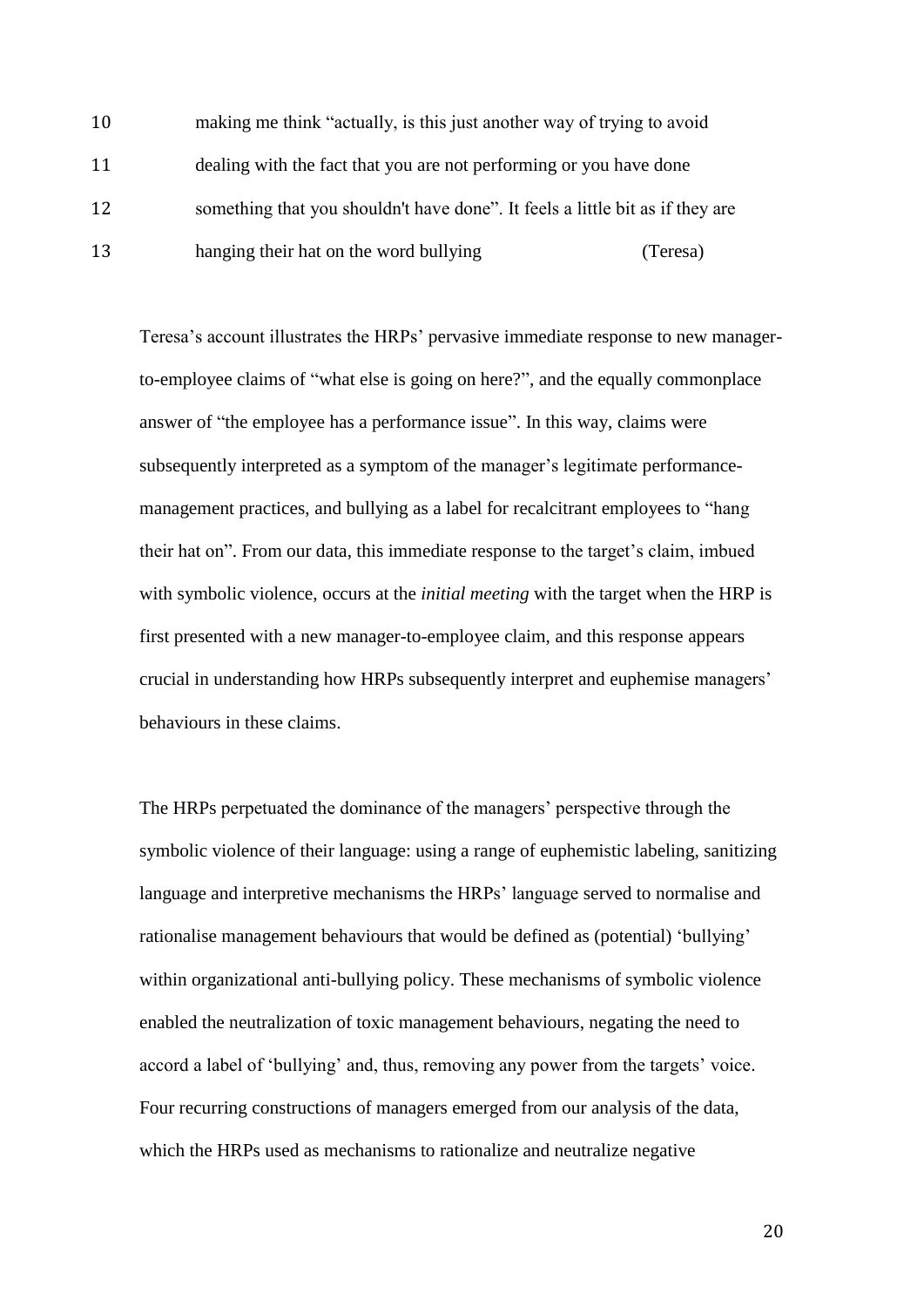management behaviours reported by targets: 'Company Manager', 'Inadequate Manager', 'Old School Manager', and 'Untouchable Manager'. These interpretive mechanisms, as we know examine, enabled the HPRs to interpret manager-toemployee bullying claims within the dominant worldview of managers.

# *Company managers: the "drivers and controllers"*

The HRPs constructed these managers as target-driven and performance-focused. Concomitantly, company managers were often portrayed as lacking self-awareness and insensitive to the needs and responses of their subordinates *because* of their drive and focus. In the following excerpt, Amy is discussing why she believes there has been an increase in performance-related bullying claims in her organization. Even when managers are insensitive to the impact of their behaviour  $(7-9)$ , the high drive, ambition and performance of company managers appear to be positively endorsed. Whilst Amy is suggesting that a "good leader" is determined by these behaviours (1- 5), tension is evident in her account as, through the impersonal stance of "you" (5), she questions where the line is between drive ("good") and controlling or bullying behaviour ("bad"). Interestingly, when she talks about "we" not wanting managers to bully, she corrects herself by removing the conditional "necessarily" (6), suggesting that there are times when "controlling" behaviour from managers might be accepted, condoned or unchallenged. Her account, and the existence of a course on listening skills, suggests that she may be aware of the negative impact of behaviours of driven, ambitious managers. Yet, by neutralizing these behaviours as the poor listening skills of "drivers" she is able to challenge and address these behaviours (9-11), perhaps more effectively than if she labeled the behaviour as bullying: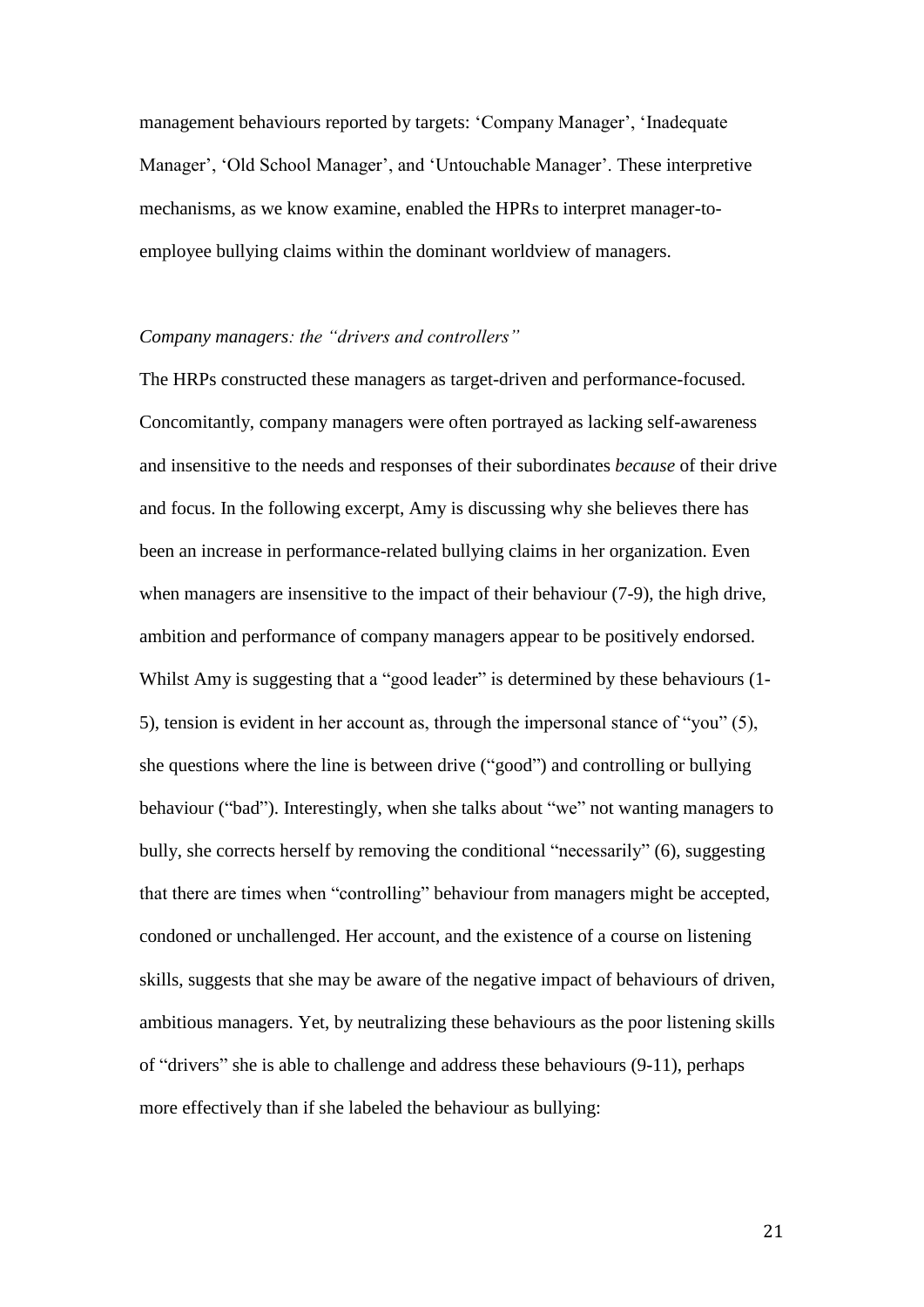We've got a lot of people around here who are very, very highly driven and probably quite a lot of people who like to be in control and you've got some ambitious people who want to get on. Well, adding that up you're going to have people who are really pushing all the time to achieve and where it's interesting is where you draw the line between just wanting to achieve, a very good leader, to controlling, not necessarily what we want, well not what we want, to bully. So if you've got a manager, a driver, who is, um, um, not checking for understanding and clarifying that the person is comfortable with how they've been treated, haven't been listening, and if they're not demonstrating those types of skills we would give them the feedback that they're not doing it right and it might well then appear into 12 their personal development objectives. (Amy)

As this example illustrates, the HRPs' language suggested feelings of dissonance caused by the conflict between the symbolic capital accorded to "good leaders" for their drive and ambition and the awareness that employees may perceive the behaviour of these driven company managers as bullying. Given that tension, this mechanism provided the HRPs with the means of tempering these "good" organizationally sanctioned behaviours without labeling the manager a bully. In contrast, the next mechanism we present is characterized by "poor" management behaviour.

### *Inadequate Managers: the "crap managers"..*

**T**he HRPs euphemised inadequate managers' behaviour as inappropriate, poor or inept, typically because of the manager's lack of skill/training or over-promotion.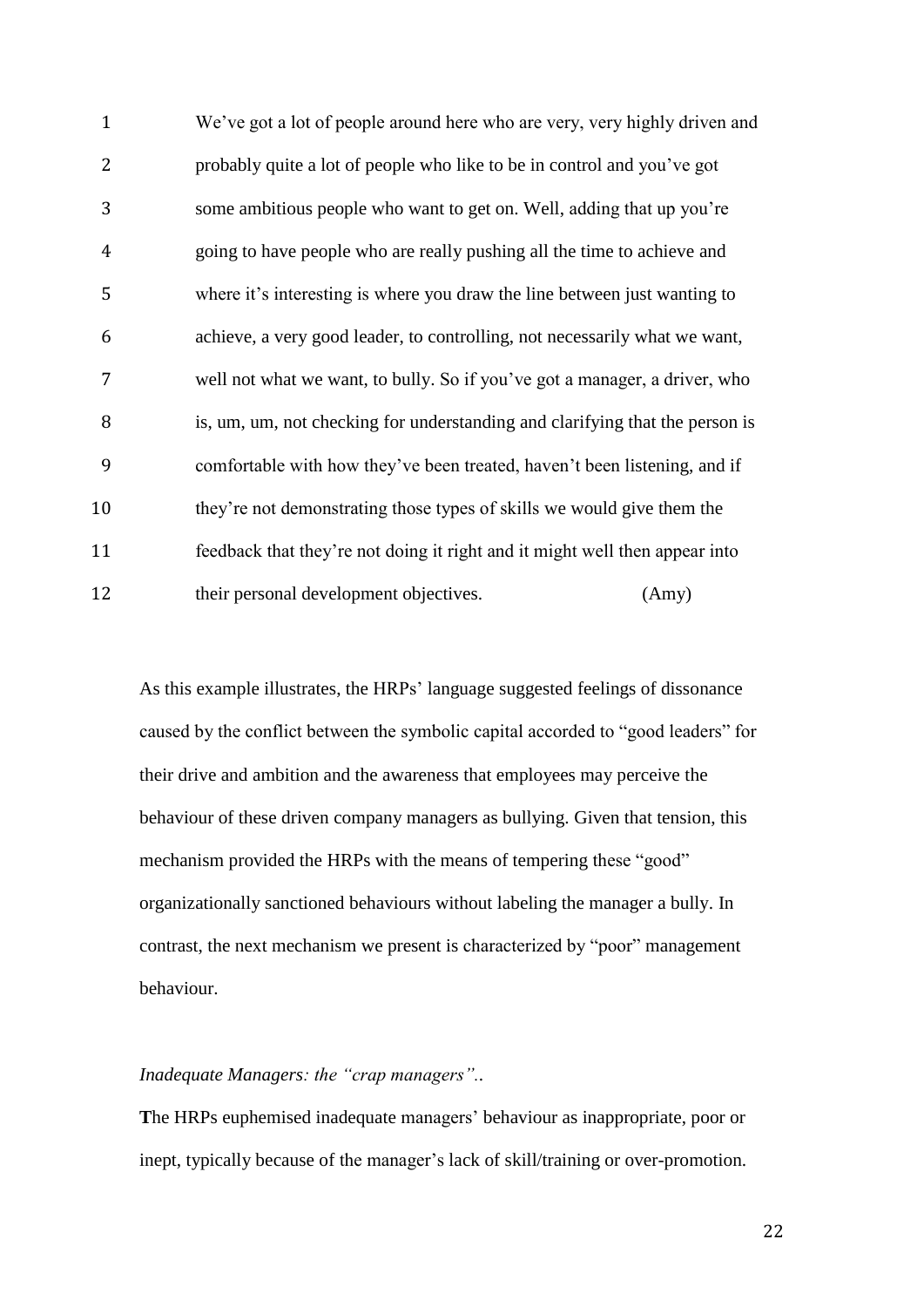Behaviours that CIPD's (2009) guidance classifies as bullying were instead labeled ineffectual or inept. For example, in the following excerpt Mark recounts a claim of bullying made by several employees against their line manager and the interviewer has asked Mark if he thought it was bullying. In answering, Mark makes the distinction between bullying ("maliciousness") and poor management (being a "crap manager", 1-2), suggesting that the assumed unintentionality of being a "crap manager" may help Mark to resist a label of bullying. However, his thinking spaces and concessionary phrases throughout, particularly his struggle to find the word "maliciousness" (1-2), suggest ambivalence: he may not be completely comfortable with his interpretation, and whilst he uses the manager's ineptitude to explain the bullying behaviours, he is constantly seeking affirmation of his interpretation:

| $\mathbf{1}$   | And, and I would again, I think, and again, that wasn't down to, um,      |        |
|----------------|---------------------------------------------------------------------------|--------|
| 2              | maliciousness, it's just he was a crap manager, basically. And he knew he |        |
| 3              | was a crap manager and that sort of, that manifested itself in the way he |        |
| $\overline{4}$ | dealt with his people, which was, you know, shouting, balling, um,        |        |
| 5              | demanding, unacceptable, you know, sort of demands placed on them,        |        |
| 6              | because he couldn't, it was the only way he thought he'd get their co-    |        |
| 7              | operation, you know.                                                      | (Mark) |

Mark's excerpt illustrates how the HRPs used this construction to neutralize bullying behaviours by explaining such behaviour by recourse to poor or inadequate management skill, thus avoiding a label of bullying. In the following mechanism, management behaviour is, again, interpreted as "inappropriate" but specifically because the manager is unable to adapt their management style to meet the requirements of contemporary organizational cultures.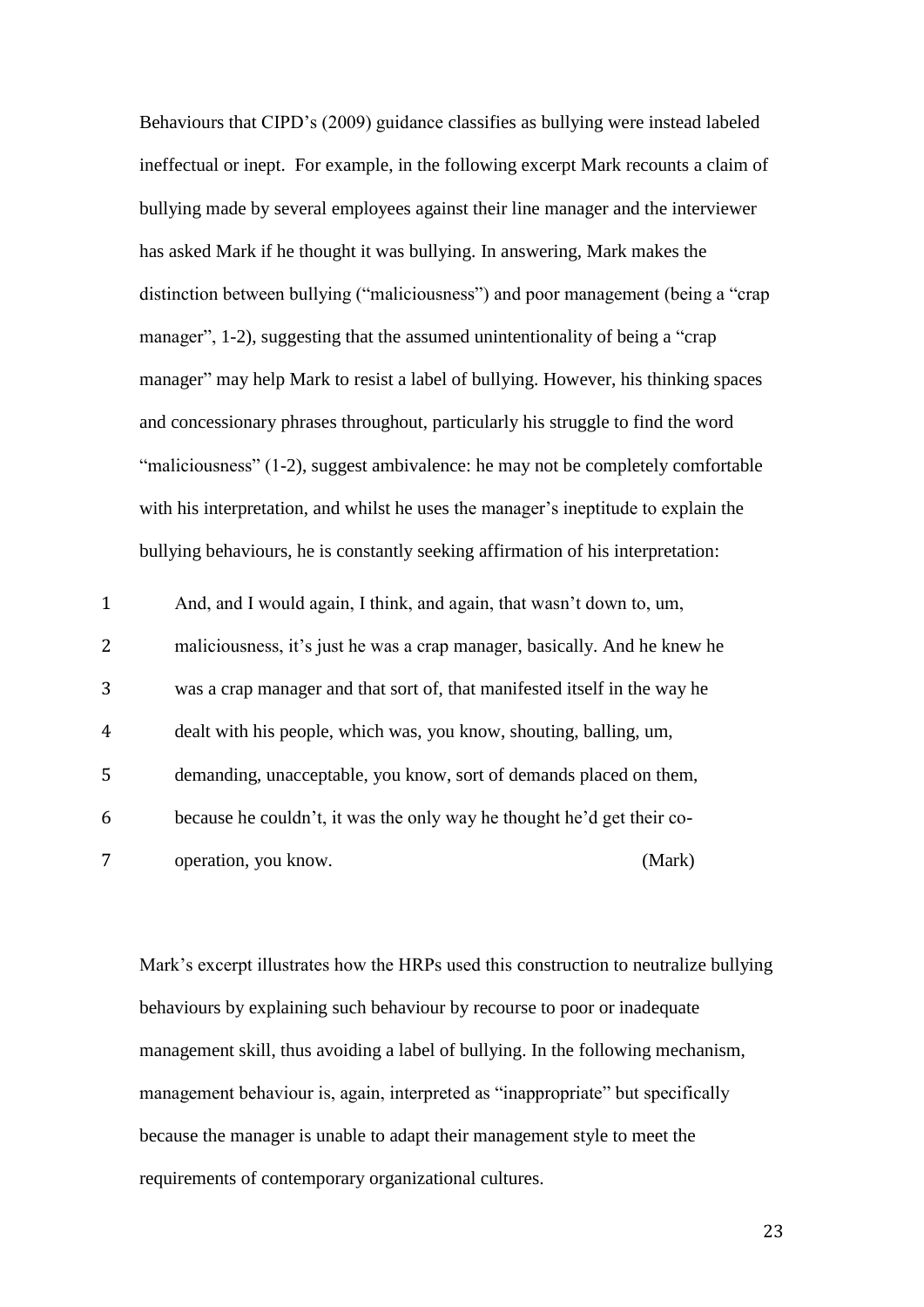### *Old-school Managers: proponents of the "chiller chat"..*

Within the 'old-school managers' construct, a specific form of poor management was normalized, that of long-service managers who were perceived as unable to move with the times or cope with the demands placed on them by their increasingly target and performance-focused organizational fields. In the following excerpt, Rob had been asked why he thought there had been an increase in manager-to-employee bullying claims in his organization. On the one hand, Rob attributes these problems to changes in the business and the situations managers have to deal with: it is not their fault. However, his continued use and emphasis on "the manager" (4, 5, 6) and his use of "exposed by" rather than "exposed to" (3) suggests that he perceives the manager as (partly) culpable for their behaviour:

 Some managers can't cope with the rapid change that the business is asking for, that then exposes their managerial, managerial capabilities. Therefore because they're being exposed by situations or problems that wouldn't have existed say six months or six years ago, the manager acts under stress, the manager makes the wrong decision, the manager can't cope with the decision so the manager makes a completely illogical or irrational decision based on what he thinks, and therefore these problems do come up. (Rob)

Whilst Rob's example describes 'old-school manager' behaviours that were, arguably, inadequate, there were other examples of more toxic behaviours euphemized as old school. Lucy describes a recent claim that involves an "old fashioned" way of managing, euphemistically and literally called a "chiller chat" (1-2). Although the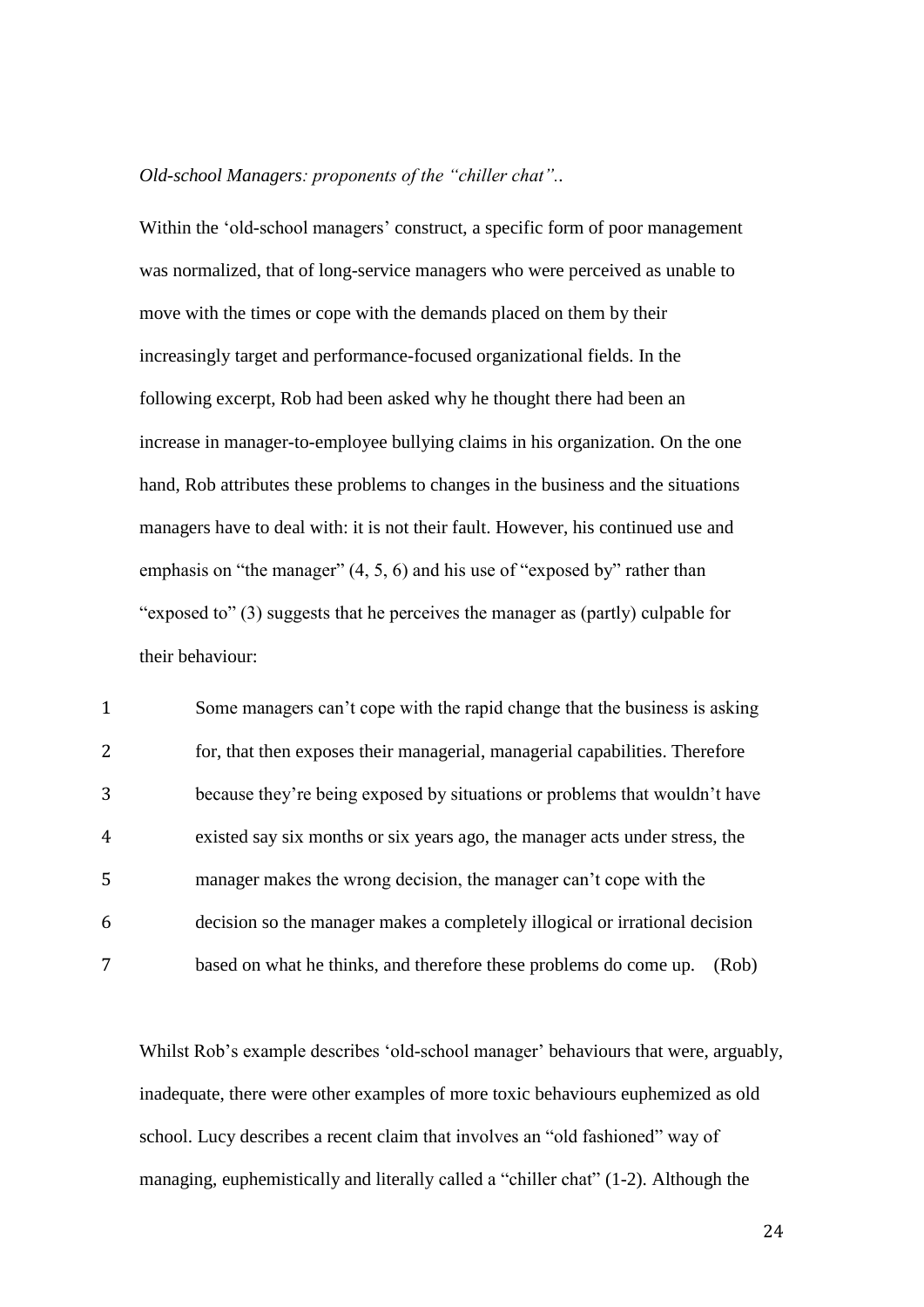term chiller describes a large walk-in refrigerator, it also portrays the chilling behaviour she describes (4-6). Her account suggests complicity: she knows that chiller chats occur, yet she minimizes their frequency (6-8) and impact as "a bit of a joke", but her concessionary "I suppose really" would suggest conflict: this may not be how she views the behaviour (3). She also attempts to justify the manager's actions by ascribing culpability to the employee: he is "a pain in the arse" who has pushed an otherwise "really good manager" into this infrequent but extreme behaviour (9-11).

 They [the target] seem to be implying that the manager has had a chiller chat as we call it. So quite an old fashioned way of, um, doing things. They're a bit of a joke in the company now, chiller chats, I suppose really, "Oh we'll take him and we'll have a chiller chat". So that means taking them into the chiller where nobody can hear them, where there's no witnesses and then telling them exactly what you think of them or worse. Um, now I do genuinely believe that chiller chats, they don't go on that often any longer, that's not to say that, you know, I'm being naïve to think that they never happen, yeah. So I think the individual is a pain in the arse and, um, I, I would have thought the manager has possibly told him that. He's a really good manager but I may be think there is a bit of an edge 12 there where he might do something like that. (Lucy)

As with 'company managers' and 'inadequate managers', the 'old-school' interpretive mechanism repackaged bullying behaviour in a way that enabled the HRPs to challenge managers' behaviour without according the label of bullying. Whilst neutralizing bullying behaviours, these mechanisms enabled the HRPs to take some form of action by speaking to managers about their behaviour under the guise of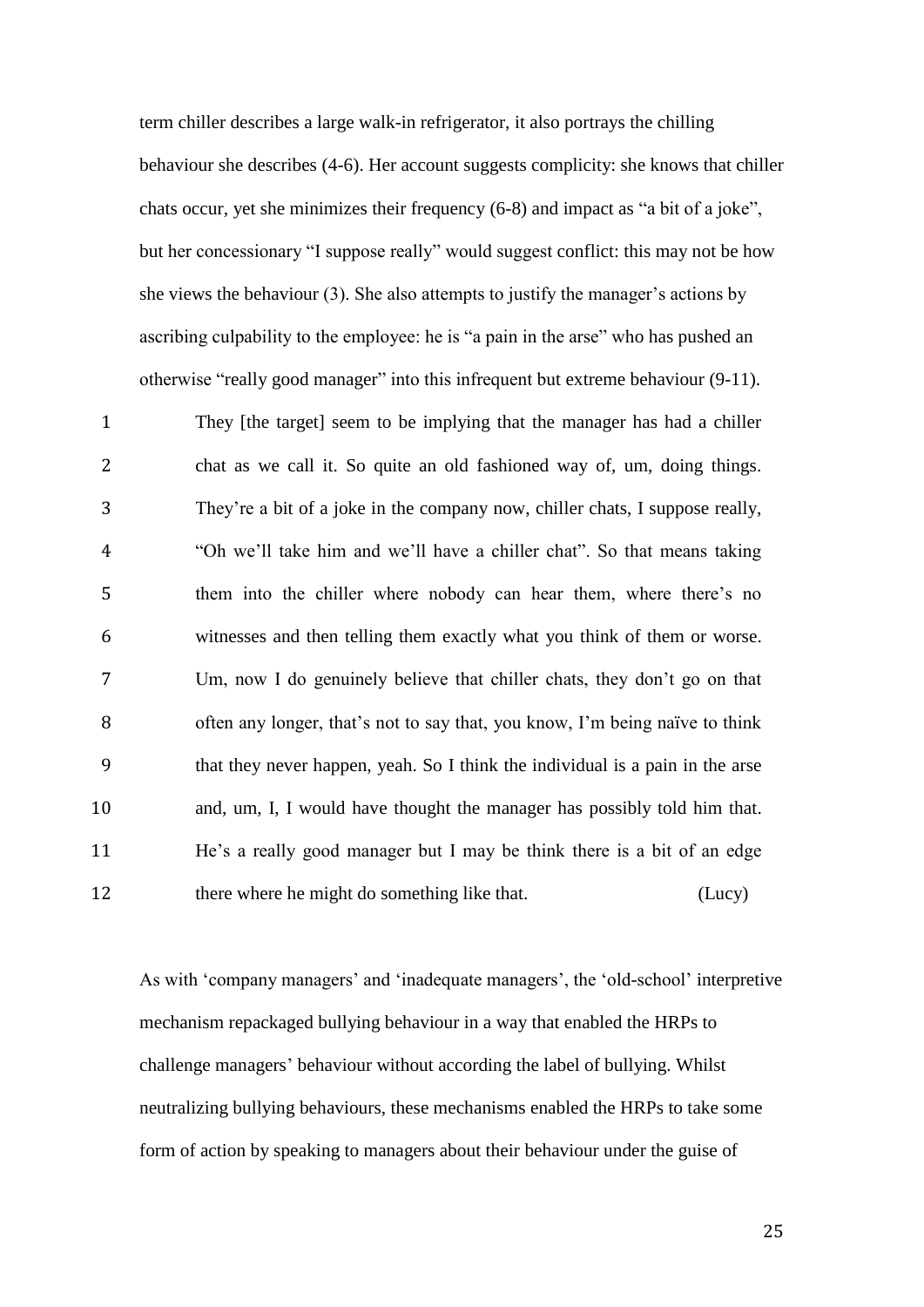(in)appropriate management behaviour rather than bullying. In contrast, what differentiates the final mechanism is that HRPs were powerless to act in any way.

## *Untouchable Managers: the "child abusers".*

These managers were those who were 'too senior' or 'too valuable' to tackle, and in the following exchange John discusses a series of bullying claims against "very, very senior" managers. Whilst he acknowledges that the claims are "serious" (1), he minimizes the behaviour with multiple concessionary phrases: it is "kind of" bullying behaviours, "sort of" shouting (2), and "a little bit kind of or not quite right" (7). He begins by positioning himself as "I" when describing the cases, and then distances himself as "you" and "we" when he describes how the behaviour is allowed to continue unchallenged, suggesting he feels discomfort with this stance (5-8). He justifies this economically: these senior managers have sufficient "bank balance", economic capital, which provides implicit permission for them to behave how they wish unimpeded. John seeks approbation for his "bank balance" justification (8-9), again suggesting his dissonance with the untouchableness of these managers:

 I've been recently involved in cases involving significantly serious claims of kind of bullying behaviours or inappropriate conduct, sort of shouting, unacceptable demands over workload and availability to work, you know, cited against very, very senior individuals. You do see almost an acceptance because the person's always behaved in that way and actually we all might cringe and say "well that was a little bit kind of or not quite right" but, yeah, it, it's just bypassed; whereas if it's someone new, that hasn't got the bank balance, if I can call it that, with the company, then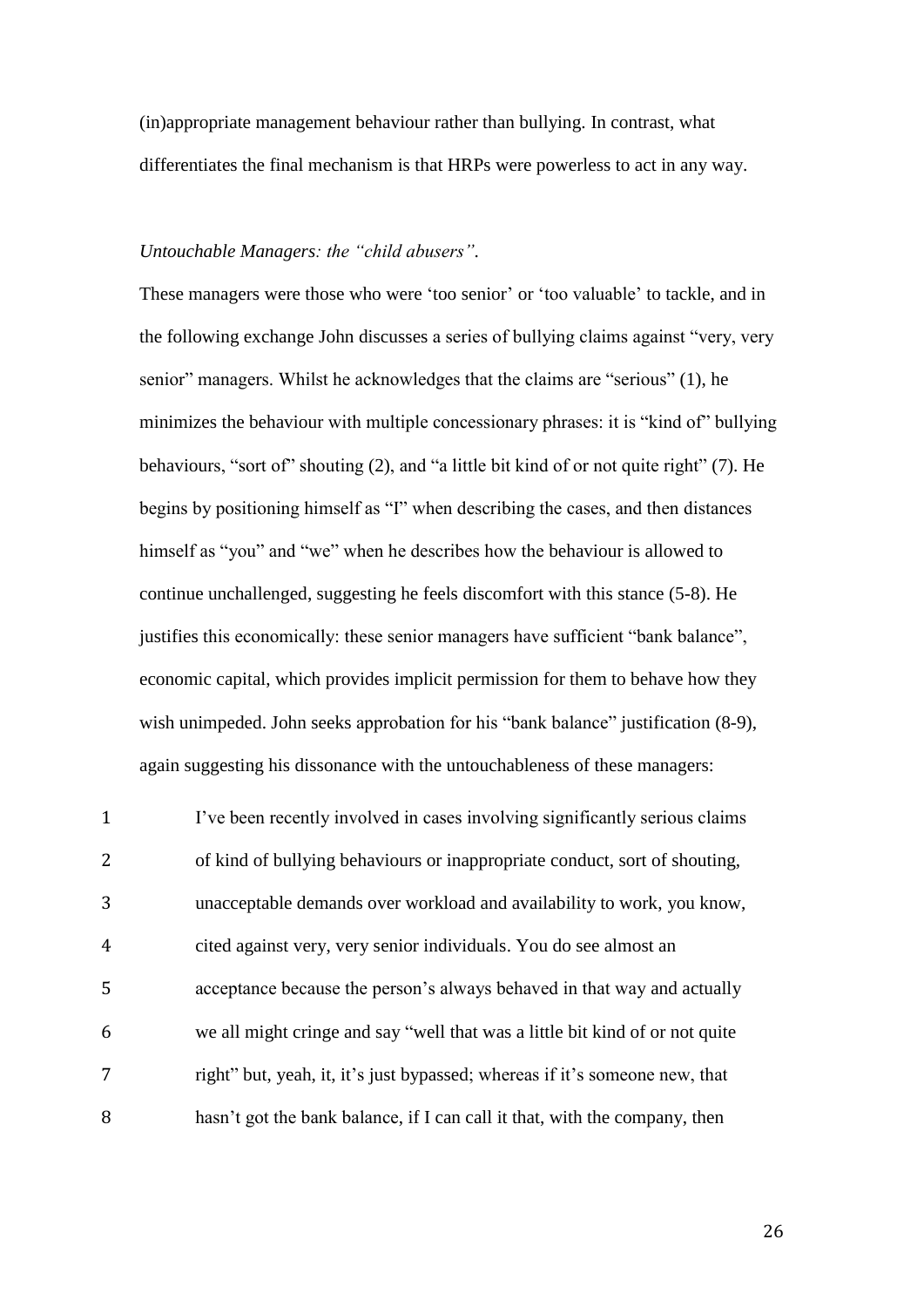9 we'd be hot onto it and probably we'd sort it out quite quickly.

10 (John)

Similarly, Clare recounts behaviours from senior managers in her organization towards the junior staff, behaviours that she labels as "very, very derogatory". She stalls over telling the interviewer that these senior managers are called "child abusers" (1-3), and her feelings of discomfort with this term and its connotations are signaled by her incongruous laughter and her immediate acknowledgment of how "an outsider", the interviewer in this case, might react to this label. When asked by the interviewer, Clare describes this as commonplace bullying behaviour (11-12), which she rationalizes as a rite of passage, signifying a potential cycle of abuse with senior managers repeating their own experience of being bullied, perpetrated on junior staff who are too "desperate, keen and eager" to complain (6-8). Her sense of powerlessness to tackle this cycle of symbolic violence is imbued within her phrase "It's just the way it works" (14):

 Clare: [Laughter] everyone knows, when they [senior managers] get to a certain level and everyone will say "oh yeah, he's evil, or he's a....", what we call them, we call them child abusers, which, which I think to an outsider will think "oh God, that's a very strong word to use", but that, that's what you use if somebody senior displays behaviours that are effectively very, very derogatory towards the junior [staff], because the junior [staff] are so desperate to be big senior [staff] they will do anything, they are so keen and so eager they won't complain.

9 Interviewer: And how would you describe that sort of management 10 behaviour?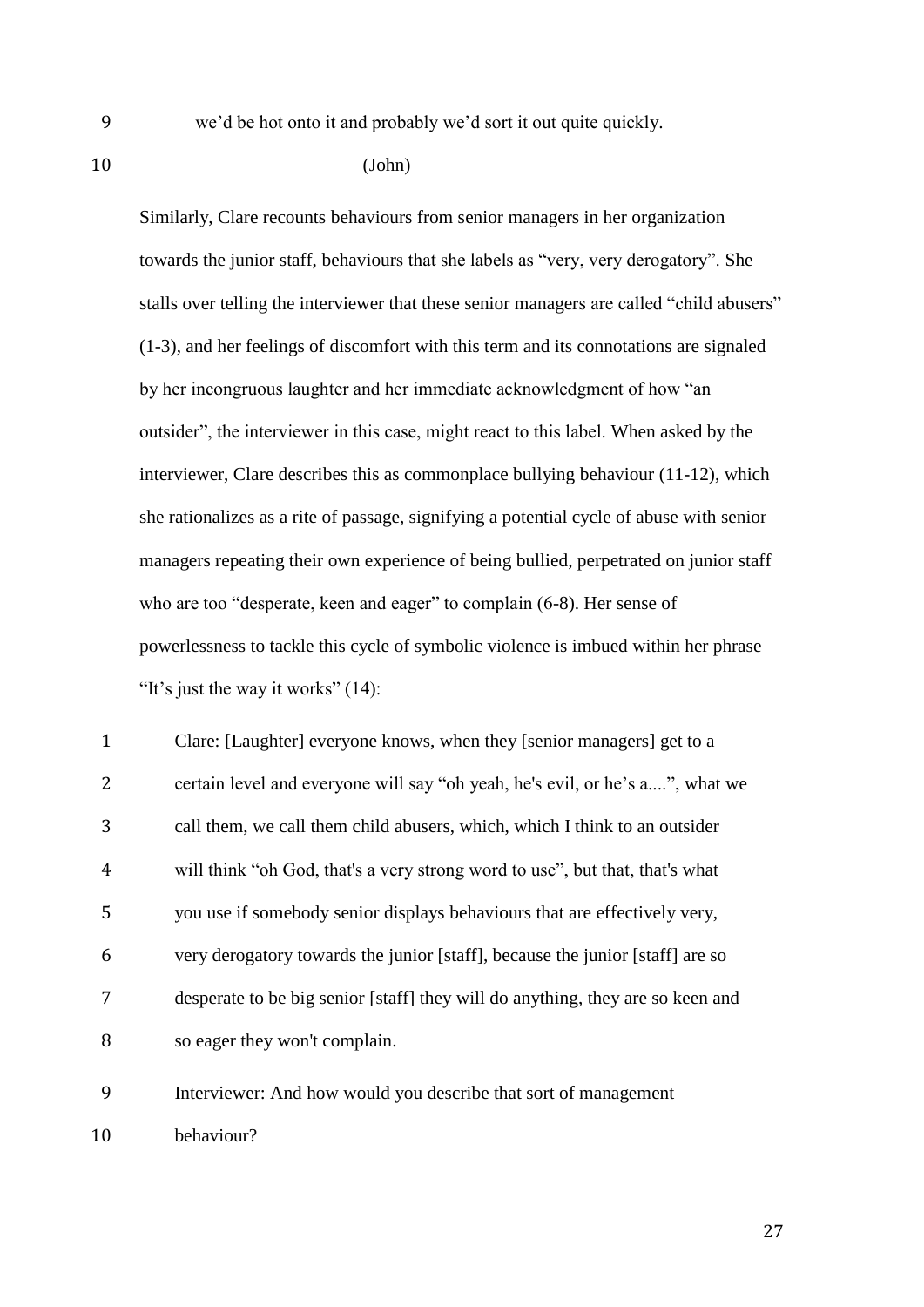Clare: I think that's bullying behaviour, it's completely bullying behaviour and that's, that's what we get a lot of. It's somebody who is abusing their position and in a lot of cases it is "well I had to do it when I was that level so you've got to do it now". It's just the way it works.

Thus, our data suggest frequent ambivalence and discomfort as HRPs attempt to reconcile an awareness and understanding of the targets' subjective experience with their shared HR habitus and a sense of 'their place" within their organizational fields. This in turn supports the finding that handling bullying claims is a difficult and complex issue for HRPs. The HRPs' construction of manager-to-employee claims as 'employee under-performance' and the associated interpretive mechanisms for managers' bullying behaviours appear to result from the symbolic violence enacted on HRPs through their relative powerlessness in comparison to managers and the organizational and management pressures to deal with bulling claims in a way that protects the manager. Against this backdrop, the interpretive mechanisms appear to be functional for the HRPs: they enable the HRPs to fulfill their main professional objective of protecting the organization and management, maintaining their sense of symbolic capital, whilst providing the means to challenge managers' behaviours from a position of relative powerlessness.

## **Discussion: The cycles of symbolic violence in workplace bullying**

The HRPs in this study use four interpretive mechanisms to legitimize and sanitize management behaviour in claims of manager-to-employee bullying – claims that are then interpreted as symptoms of the performance-management process and not as cases of (potential) interpersonal bullying. Our findings have demonstrated that HRPs are not as passive as they are perceived to be by targets, but instead make active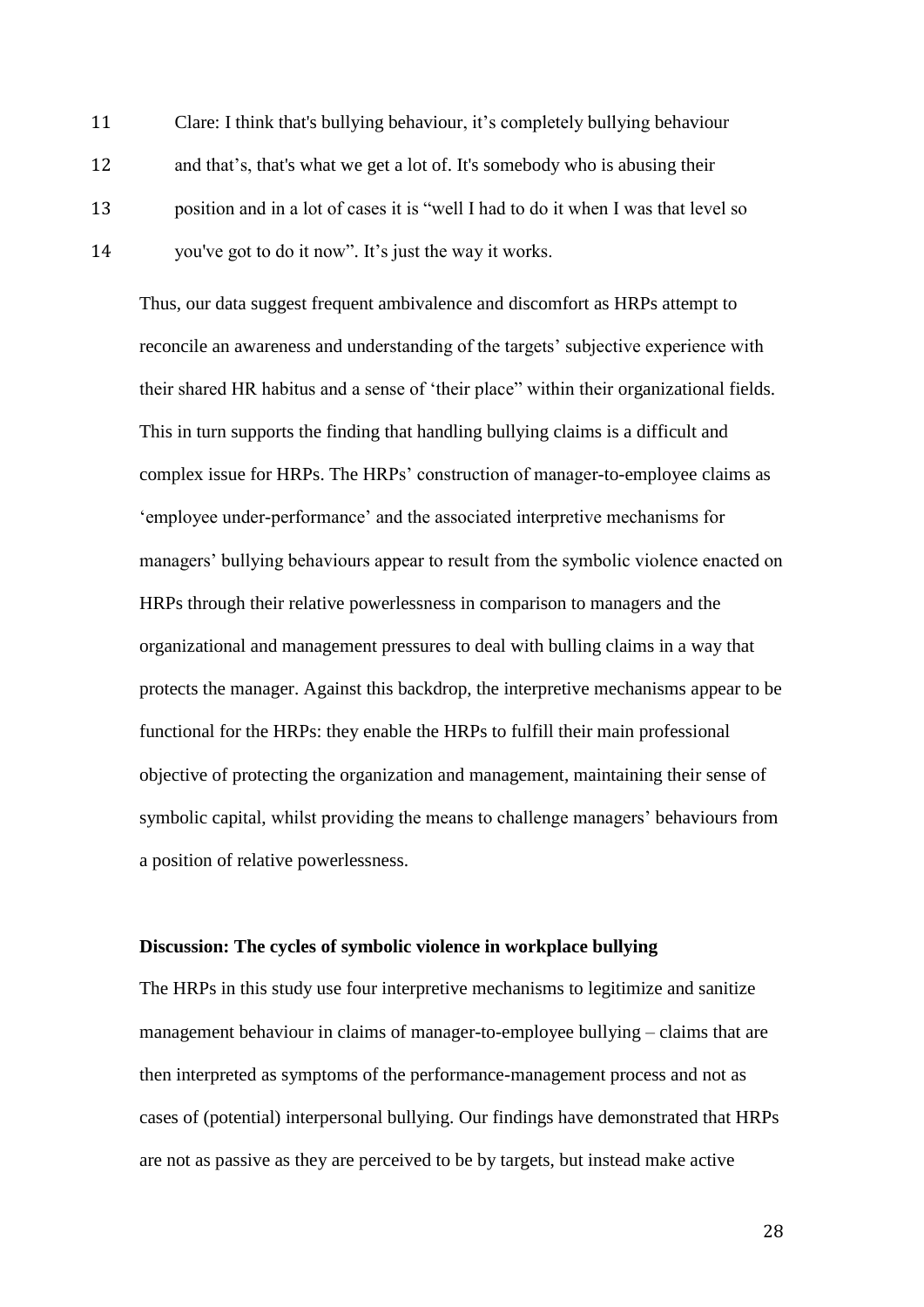choices to interpret the behaviours involved in manager-to-employee claims as a lack of interpersonal or management skills on the part of the manager, legitimated by their strident pursuit of high performance in increasingly normalized pressurized workplace cultures. As such, we argue that HRPs' actions represent symbolic violence against employees against the backdrop of institutionally embedded bullying discourses in doxa of increased targets, stretch goals and high performance.

Thus, here we put forward support for the more critical thesis that bullying goes beyond the individual and interpersonal levels, and can be manifest in organizational *structures* and *processes* which characterize the organizational fields with which the HRP's professional field intersects (Czarniawska 2008; Rhodes et al. 2010). It is important to note here that we are not suggesting that bullying is *never* an interpersonal process, rather that 'organizational bullying' may *also* exist by virtue of the power systems and structuring process inherent in organizations, which may be a crucial aspect in the escalation of conflict. (Liefooghe and MacKenzie Davey, 2010). We are not seeking to exonerate managers for bullying behaviours in a move akin to a 'Nuremberg Defence' but to suggest how these behaviours come to be treated as acceptable by HRPs, as evidenced in our data, as rational responses to the symbolic violence enacted upon *them* by the wider field of capitalist organization. We use this analysis to conclude the paper by considering the impact this has on targets' experiences of raising bullying claims against their manager and the likely prognosis for tackling workplace bullying more broadly.

## *Organizational Bullying*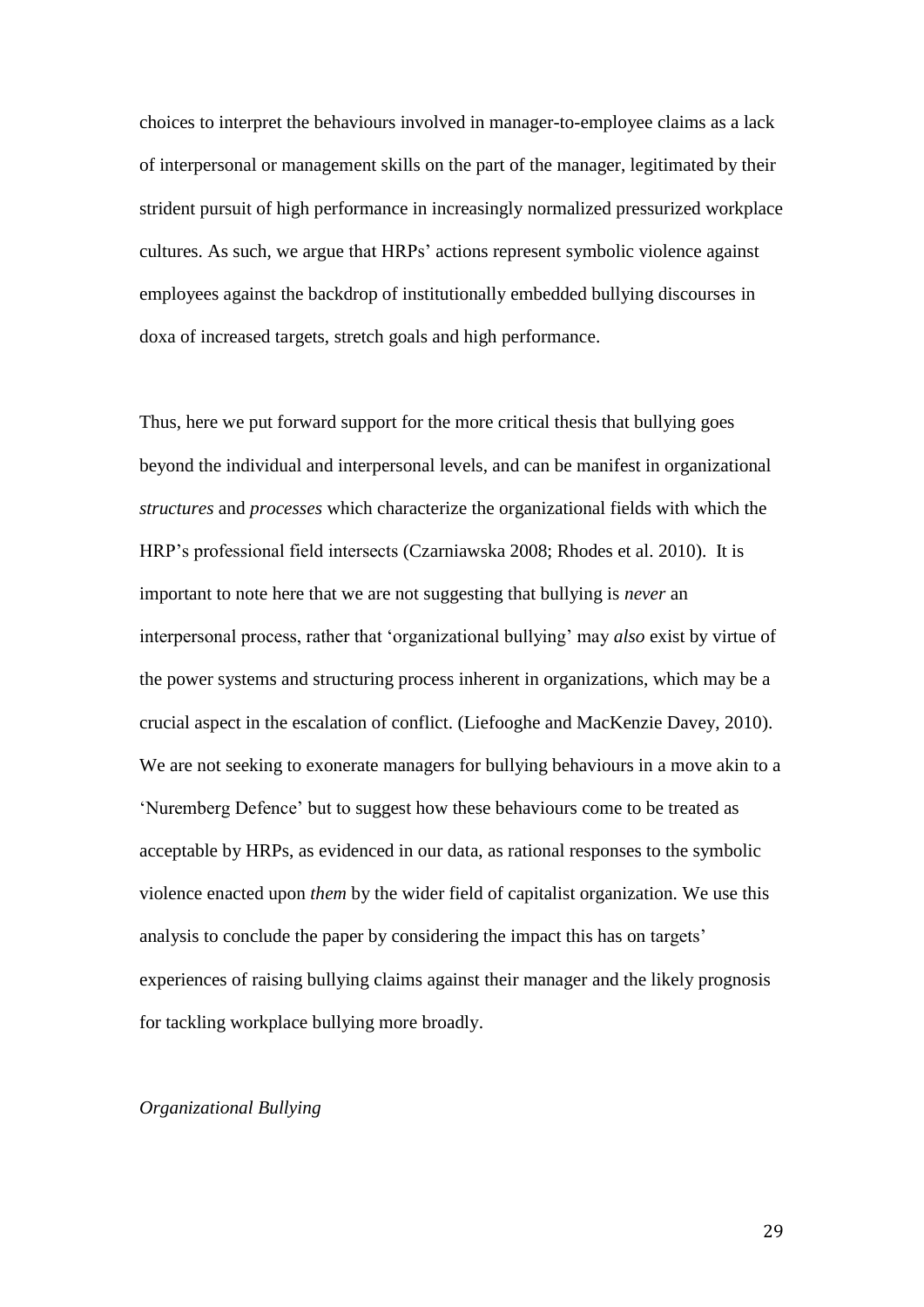From this perspective, targets, appraisals, surveillance mechanisms, and measurement are constitutive of the discourses that underpin cultures of performance management. All these instruments were invoked by the HRPs in this study in various ways as they 'explained away' the potentially bullying behaviours of managers. In so doing, they (perhaps unwittingly) occlude other equally legitimate concerns such as the right to fair and dignified treatment at work. Our position here echoes Czarniawska's (2008: 1052, our emphasis) straightforward statement:

Let me therefore be as clear as I can: even if humiliation *was* very good for business, it should be prevented and condemned because it is morally wrong.

This concept of 'organizational bullying' is not new; in 1976 Carroll Brodsky published a book in the USA called *"The Harassed Worker"*, based on his therapeutic work with targets of bullying. He argued that bullying had become a "part of most management systems" to control employees (Brodsky, 1976: 7) and that management was, therefore, at the basis of all bullying by initiating, supporting or failing to prevent it. However, importantly for our purposes here, Brodsky postulated that power is not simply vested in individuals through the legitimacy of hierarchy or social influence; it is enacted through the *discourse* surrounding organizational practices which privilege management whilst muting the voice of the employee (Liefooghe and MacKenzie Davey, 2001). Evidenced by their own narratives, our data suggest that HRPs' responses to employees in these claims are indeed inaction, denial, targetblaming or management complicity. The following sections elucidate further on how this plays out in practice.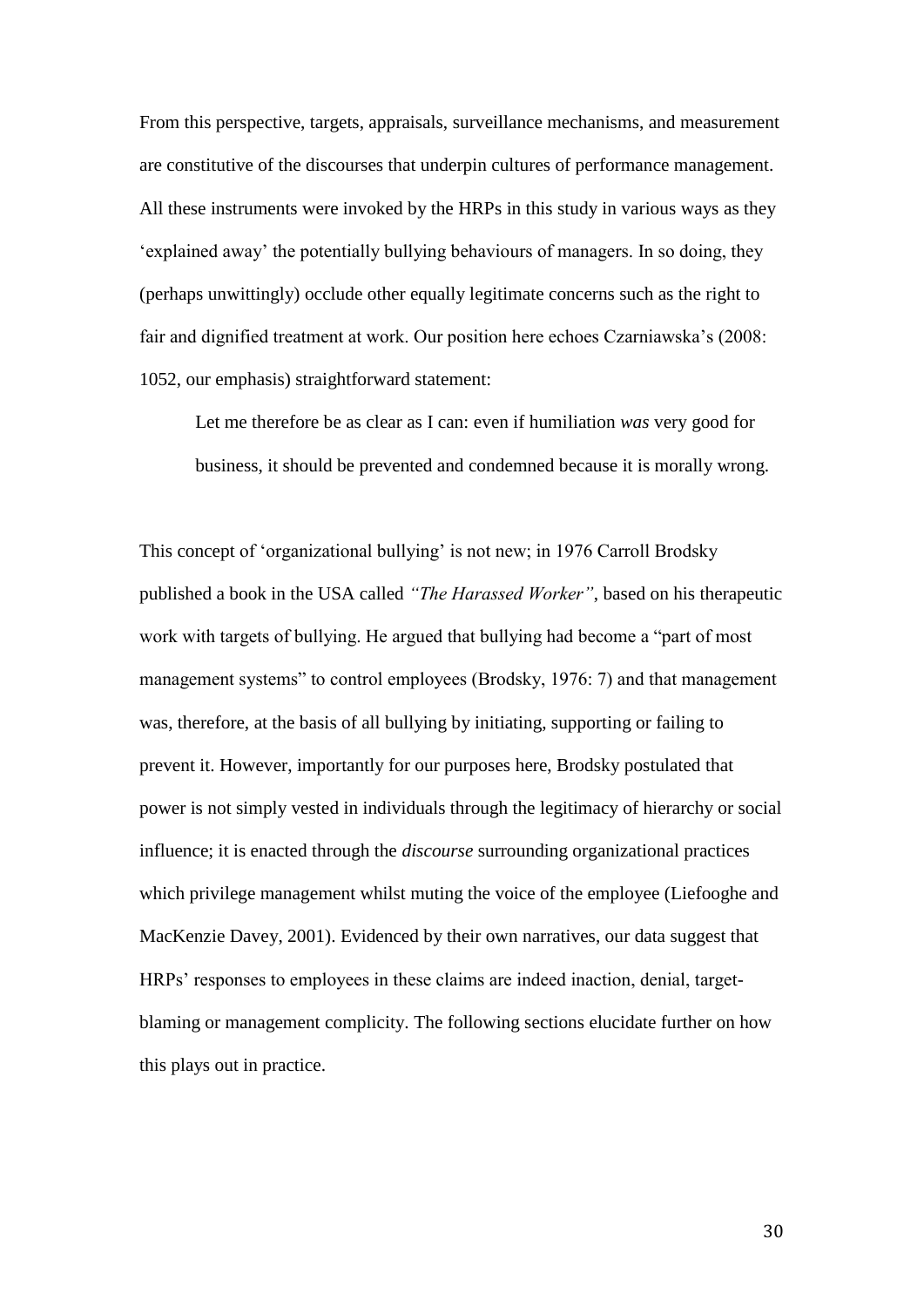Constructing manager-to-employee claims as 'performance-related' and engaging the associated interpretive mechanisms may be functional for the HRPs, since their constructs and interpretive mechanisms limit their available roles and practices when responding to bullying claims. This repackaging of potentially bullying behaviours into "inappropriate management" enables the HRP to talk to managers about 'more appropriate' ways of behaving without damaging their own relationship through accusing the manager of being a bully. In doing so, the HRP positions her/himself as a useful and expert business partner to management in dealing with bullying claims; whether this is a view shared by managers, of course, requires further research. Thus, whilst the repackaging protects the manager, and indirectly the organization, it also benefits the HRP who gains symbolic capital through their value in contributing to the economic and legal protection of the organization.

The one party that does not appear to benefit, is the employee who raised the bullying claim. The data suggest that the HRPs' strong management-alignment within professional habitus eliminates their ability to engage in employee advocacy, as found in other HRP role contexts (e.g., Keegan and Francis, 2010). The HRPs in this study were explicit that they were not *"social workers"* and could not be both *"gamekeeper and poacher"* by supporting managers and employees. Casting doubt on the 'truthfulness' of the target's perception of bullying negates the need to even *consider* the target's feelings of being bullied and, hence, engage in employee advocacy. The HRPs are able to protect themselves from management criticism, as well as avoid the dissonance and self-conscious emotions that would be associated with acknowledging the target's subjective experience. Here, we provide a caveat: no assumption is being made as to whether the claims in these narratives are 'genuine bullying' - this is not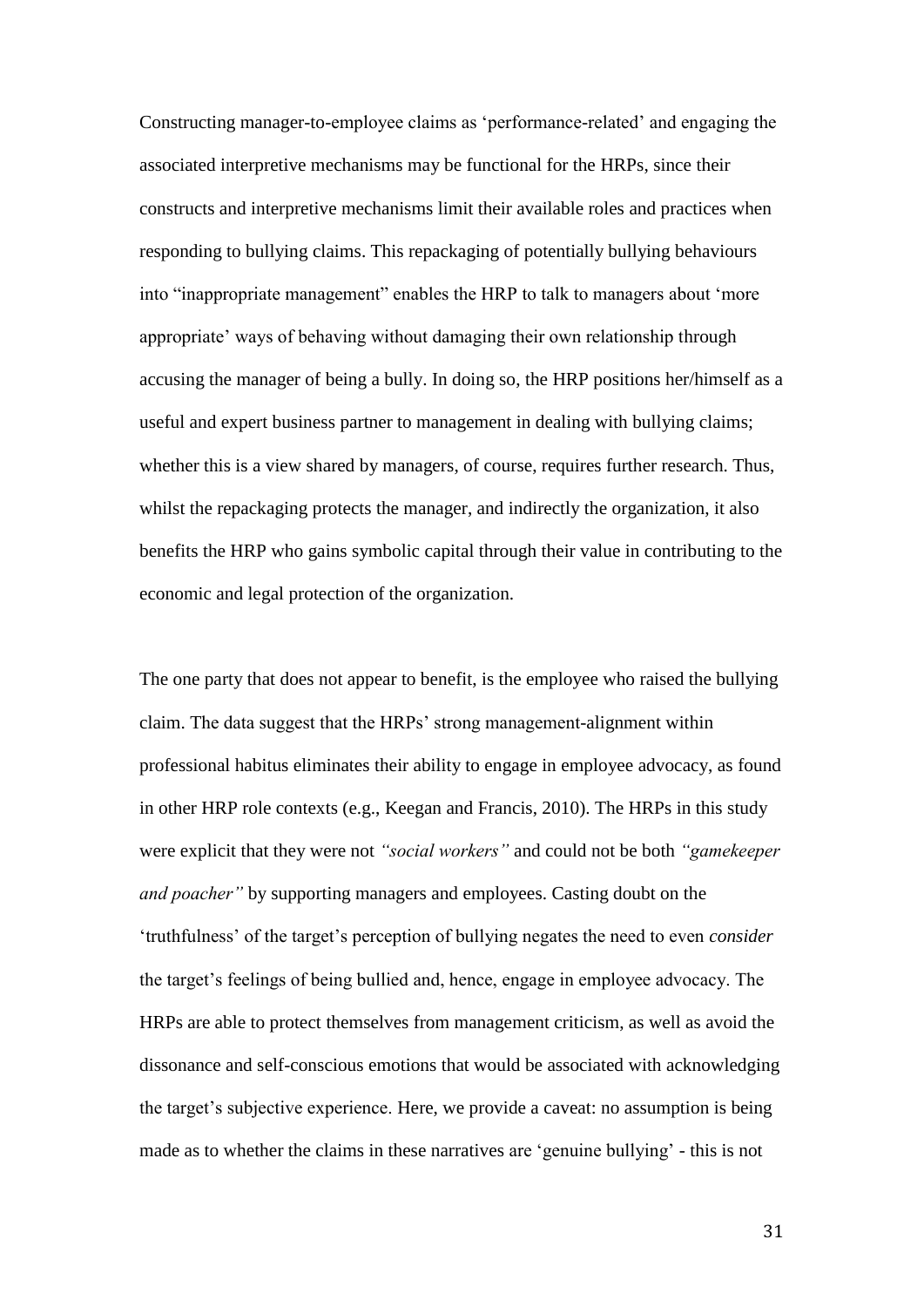possible to ascertain from the only the HRPs' perspectives in these data. Whether or not the claims were 'true', the crucial issue is that these HRPs did not explicitly verbalize the consideration that the claims were *potentially* bullying during the interviews, or that the behaviour could be *perceived* as bullying by the targets, even when the management behaviours described by the HRPs would have met organizational definitions of bullying (e.g., CIPD, 2009), or were euphemized with labels such as "child abuser", which are heavily imbued with negative emotion and values. Whilst the moments of dissonance and discomfort that we identify in our data may suggest that the HRPs are aware of the nature and impact of managers' bullying behaviours, it is the observed lack of overt consideration and acknowledgement that could be crucial in understanding targets' perceptions of HRPs' inaction (e.g., Hutchinson et al., 2009).

As we established in our review of workplace bullying, the labeling of behaviours as potential 'bullying' is vital for an employee to receive the support and protection of the organization's anti-bullying policy. HRPs are the gatekeepers of policy and bullying investigations and if all manager-to-employee claims are outwardly labeled and responded to as 'performance issues', the employee's expectations of support and justice from using the anti-bullying policy are unlikely to be met. By refusing to acknowledge the potential of bullying, the HRP – through the symbolic violence within these mechanisms – is protecting the organization, making it appear that bullying simply does not occur, and denying the employee the right to invoke a policy specifically designed to protect them from such behaviours.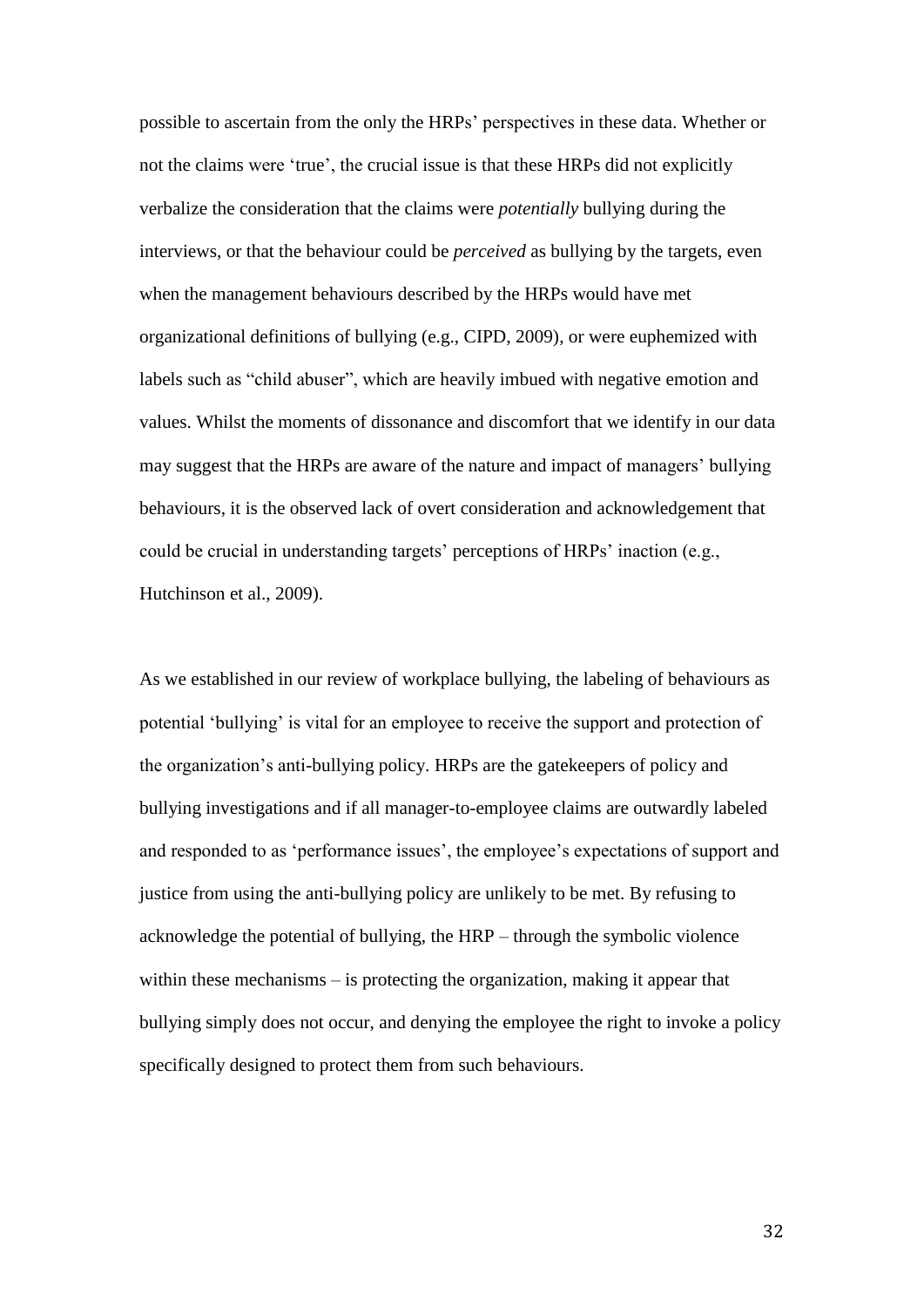Ulrich and Brockbank (2005) state that employee advocacy is a cornerstone of the contemporary HR function, in the UK at least, and whilst we are not so naïve as to believe HRM exists for the good of employees, we nonetheless find the lack of employee advocacy demonstrated in our data particularly ominous for bringing about change. Given the increasingly non-unionized character of many workplaces (particularly in the US and UK), the demise of collective bargaining and representation, along with the individualization of the employment relationship (Hoel and Beale, 2006), we ask who exactly *is* tasked with the traditional 'welfare' role of protecting employee wellbeing at work aside from their eventual recourse to the law? If HRPs, by virtue of their positioning in organizational and professional fields, are *unable* to respond as employee advocates, *cannot* listen to the employee's subjective experiences and therefore are condemned – through the mechanism of symbolic violence – to 'excuse' managers' behaviour as 'acceptable', how can the perniciousness of bullying ever be tackled?

### **Conclusions**

The data presented here suggest that, at present, explicitly tacking management bullying is an almost impossible course of action for HRPs within their current organizational and professional fields. Whilst we acknowledge the limitations of drawing conclusions from analysis of interview data from a small sample, issues which we have addressed in our method section, we contend that the consistency of the emergent themes across interviews are worthy of moderatum generalization (Williams, 2000). Thus we conclude the paper by suggesting future research agendas to further advance our understanding of the dynamics of manager-to-employee workplace bullying in order to effectively address it. On one level, the suggestions we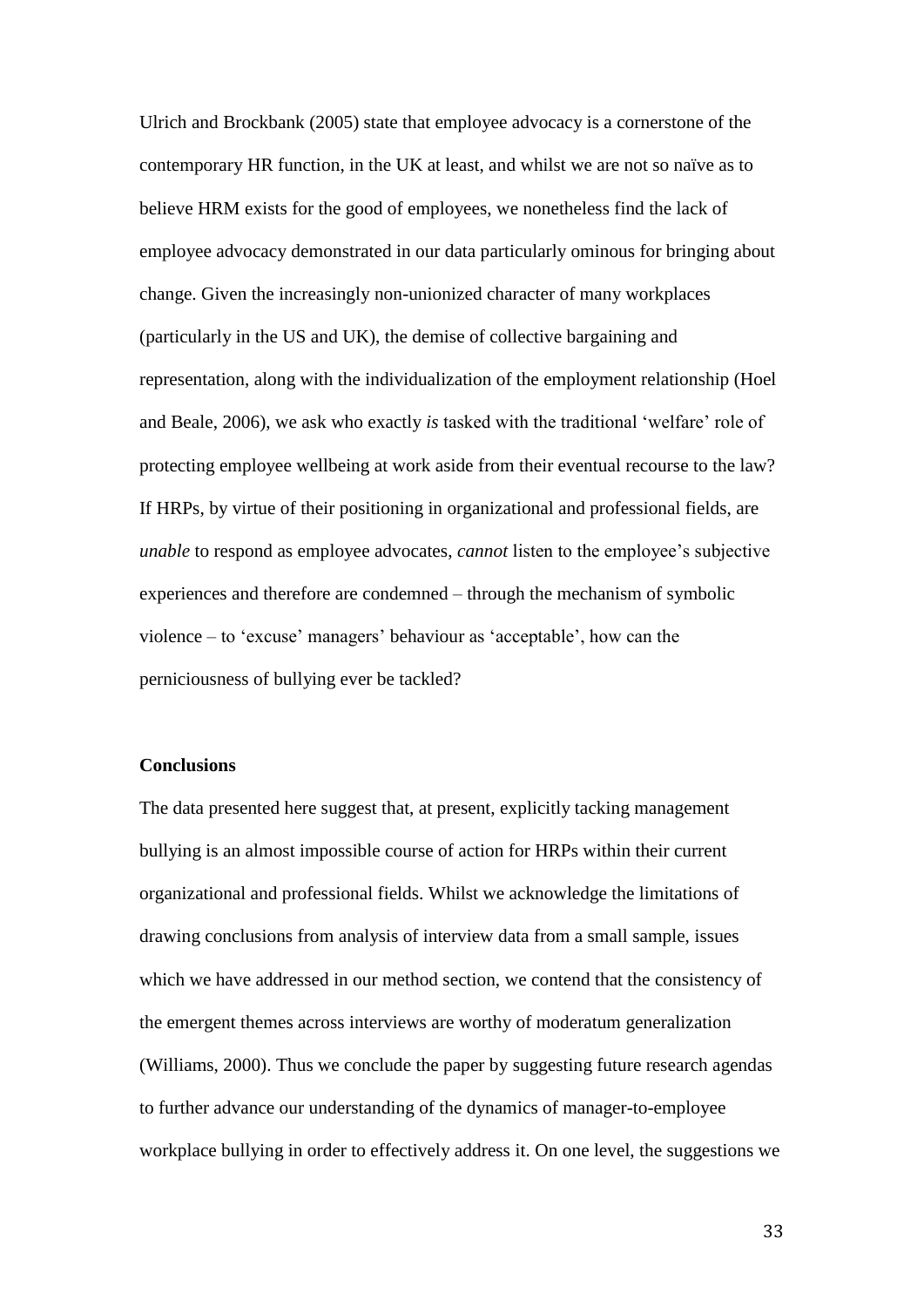make below, sit uneasily with our critical agenda since they do little to challenge the underlying discourses of managerialism and target-driven performance management that reinforce the ascendancy of economics in organizational settings to the detriment of everything else. As Armstrong (2011) and Rhodes et al. (2010) suggest, nothing short of revolution in the underpinnings of capitalist organizations is needed to address the structural antecedents for organizational bullying. We do concur with this observation, because our data evidences that 'performance management cultures' – driven by the paradoxical need for higher productivity at ever-lower cost – legitimize and excuse the 'bullying behaviours' of individual managers. But we also tentatively suggest that the only way to subvert and produce change may be from *within* the very discourses we seek to change.

Firstly, if HRPs cannot be disentangled from line management, we suggest a new independent role may be needed to deal with claims of bullying. It is noteworthy that some large institutions have implemented ombudsman schemes (e.g., Harding, 2009), where neutral officers handle complaints. It is possible that we are observing the start of a change in structures and systems to reflect gaps in practice (such as the employee advocate role) as have been found in our data and further research to support the instigation and operation of an independent function is to be welcomed.

Secondly, we also took encouragement from observing the HRPs' moments of ambivalence, manifested as apparent discomfort in the interviews. These 'sticky moments' (Riach, 2009) reveal themselves in our data, for example, through the shifts from "I" to "we" that show HRP's desire to distance themselves from certain positions (e.g., Sonia, John); requests for the interviewer's affirmation of potentially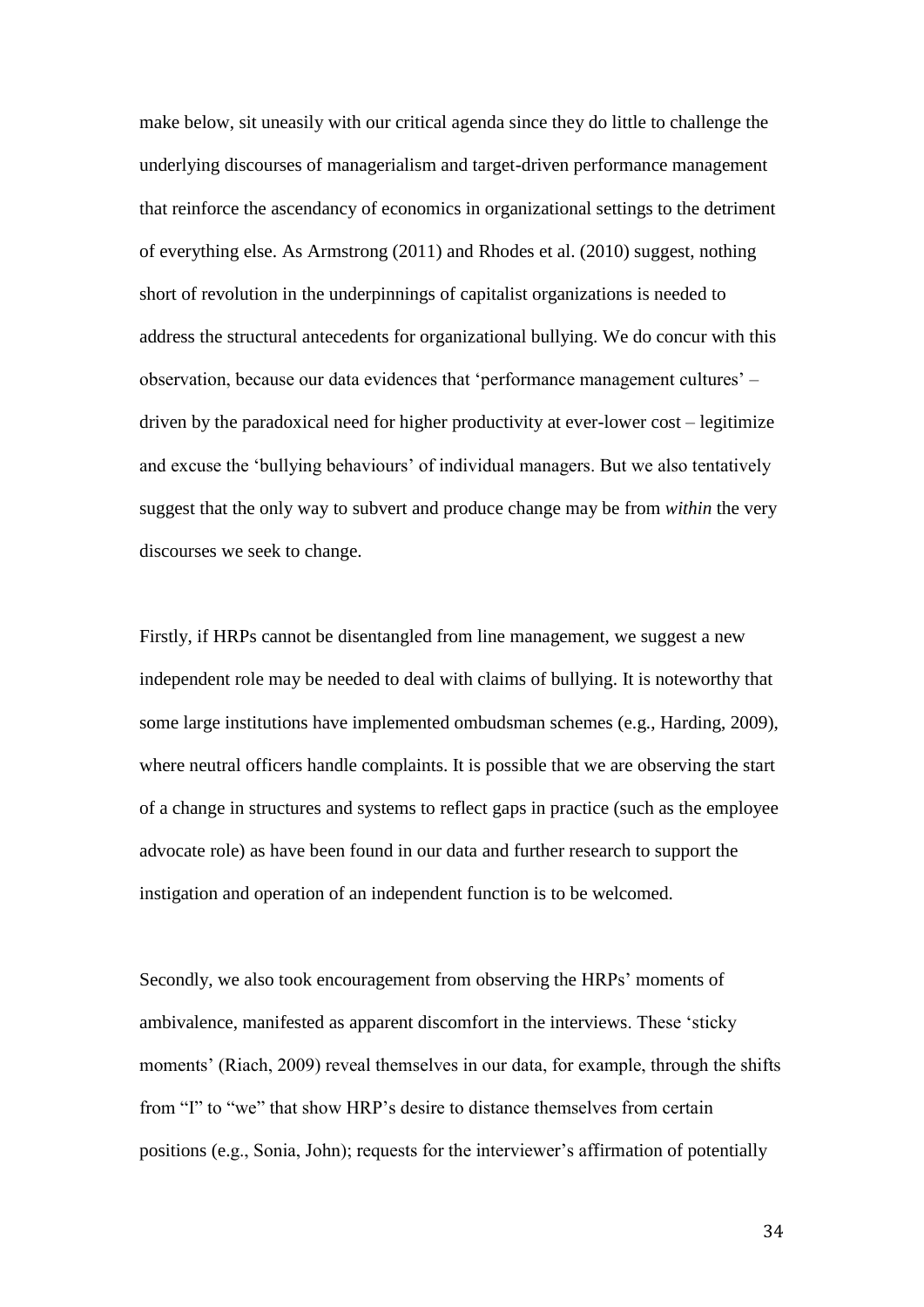problematic sentiments (e.g., Teresa, Mark); and techniques to diminish the seriousness of the subject matter through incongruous laughter, conjecture or concessionary phrases (e.g., Lucy, John, Clare). Perhaps these points of tension and discomfort may suggest chinks in the armour through which it might be possible to encourage HRPs to consider the target's perspective in bullying claims and challenge management behaviour more explicitly. In the UK, for example, it is arguably within the CIPD's power to reconsider its approach to the profession and rebalance the interests of employees and management within HRP roles.

Given the function of the CIPD as a primary source of professional socialization for HRPs, it could emphasize this balance in its publications and accredited courses, training HRPs to recognize *and act on* the ethical implications of all stakeholder needs and providing the skills to challenge unethical behaviour. Doing so could strengthen the professional field over the organizational one for HRPs. It would require the CIPD to reconsider its positioning of HRPs as apparently uncritical supporters to line managers, instead strengthening HRPs' very real capability to make judgments as HR professionals that might contradict and challenge line managers, thus increasing their capital. Further research would of course be needed, but the "sticky moments" of disquiet we observed in our data may provide real opportunities for action.

## **References**

Ackah C and Heaton N (2003) Human resource management careers: different paths for men and women? *Career Development International*, 8: 134-142.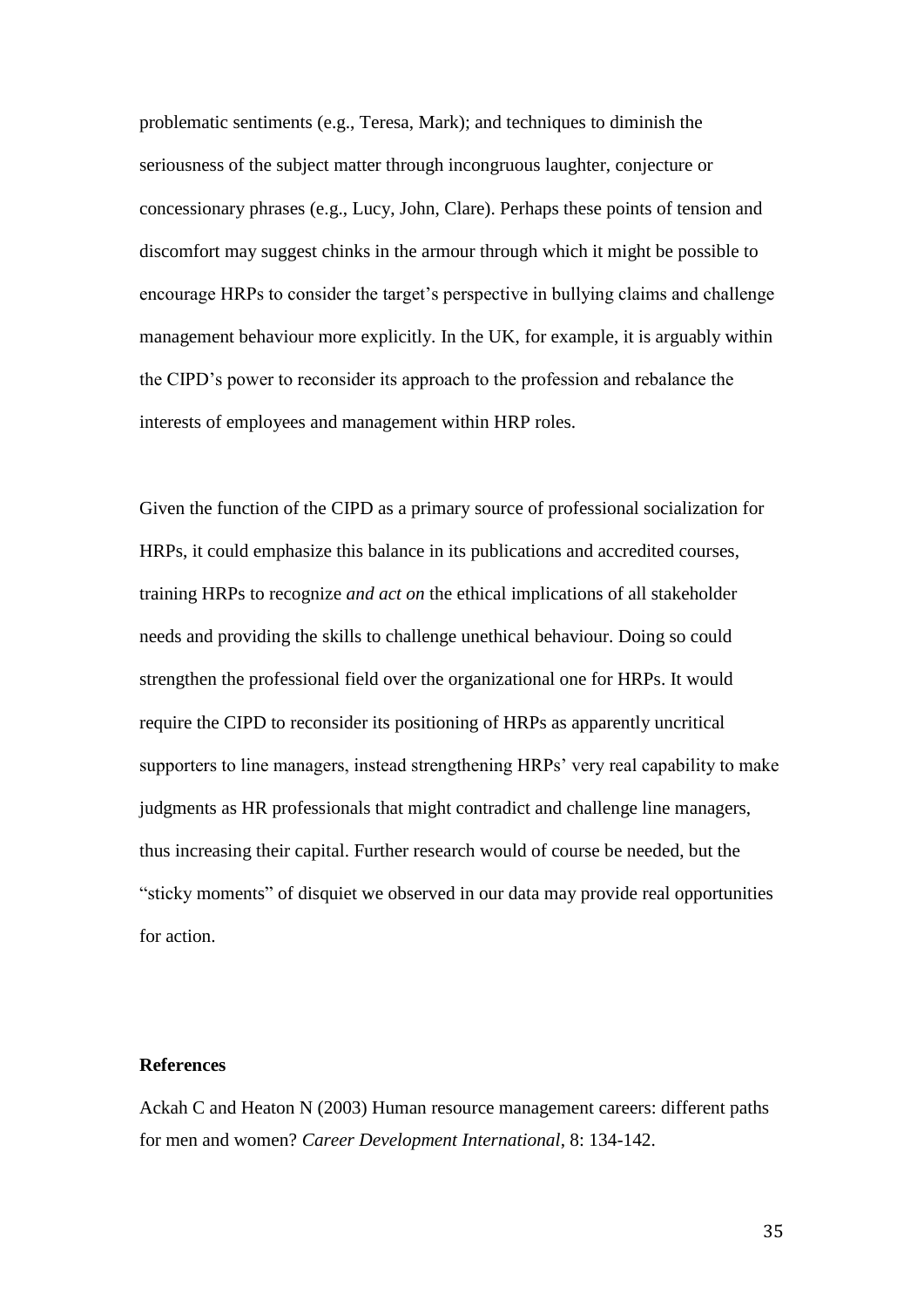Armstrong P (2011) 'Budgetary Bullying' *Critical Perspectives on Accounting,*  forthcoming

Beale D and Hoel H (2010) Workplace bullying, industrial relations and the challenge for management in Britain and Sweden. *European Journal of Industrial Relations,* 16: 101-118.

Bollas C (1993) *Being a character: Psychoanalysis and self experience.* London: Routledge.

Bourdieu P (1977) *Outline of a theory of practice*. Cambridge, UK: Cambridge University Press.

Bourdieu P (1986) The forms of capital. In: Richardson JG (ed) *Handbook of Theory and Research for the Sociology of Education*. New York: Greenwood Press, pp. 241- 258.

Bourdieu P (1987) What makes a social class? On the theoretical and practical existence of groups. *Berkeley Journal of Sociology,* 32: 1-17.

Bourdieu P (1990) *The Logic of practice.* Cambridge, UK: Polity Press.

Bourdieu P (1991) *Language and symbolic power.* Cambridge, UK: Polity Press.

Bourdieu P (1993) *Sociology in Question.* London: Sage

Bourdieu P (2000) *Pascalian meditations.* Cambridge, UK: Polity Press.

Bourdieu P (2001) *Masculine domination.* Stanford, USA: Stanford University Press.

Bourdieu P and Wacquant L (1992) *An invitation to reflexive sociology.* Chicago, Il: University of Chicago Press.

Brodsky C (1976) *The harassed worker.* Lexington, MA: Lexington Books.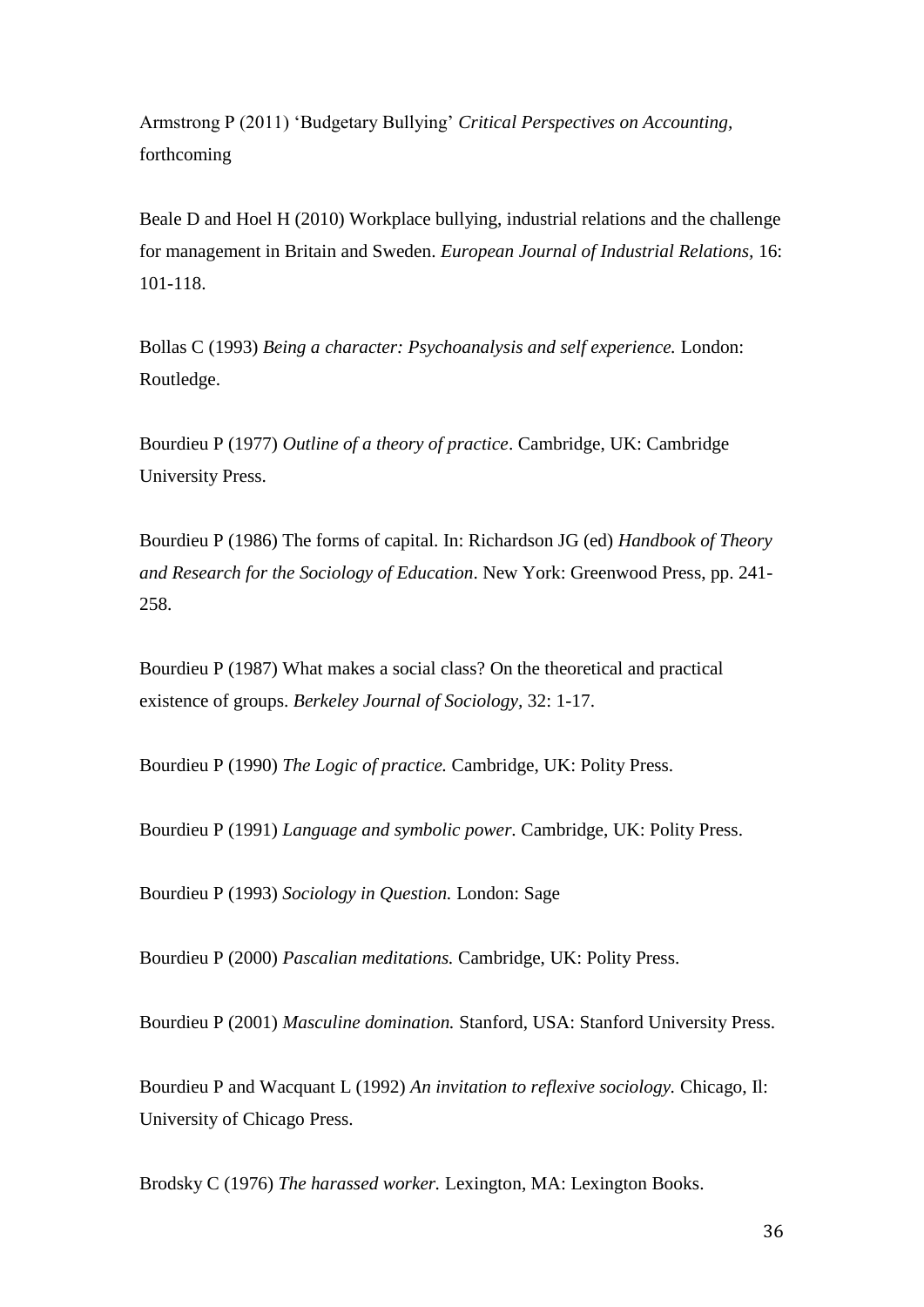CIPD (2012) Harassment and bullying at work. Available at: <http://www.cipd.co.uk/hr-resources/factsheets/harassment-bullying-at-work.aspx> (accessed 27 January 2013).

CMI (2008) *Bullying at work 2008: The experience of managers.* London: CMI.

Czarniawska B (2008) Humiliation: A standard organizational by-product. *Critical Perspectives on Accounting,* 19: 1034-1053

D'Cruz P and Noronha E (2010) The exit coping response to workplace bullying: the contribution of inclusivist and exclusivist HRM strategies. *Employee Relations,* 32: 102-120.

Dobbin F (2008) The poverty of organizational theory: Comment on: Bourdieu and organizational analysis. *Theory and Society*, 37: 53-63.

Einarsen S and Hoel H (2001) The validity and development of the Revised Negative Acts Questionnaire. *10th European Congress of Work and Organizational Psychology.* Prague.

Einarsen S, Hoel H, Zapf D and Cooper CL (2003) The concept of bullying at work. In: Einarsen S, Hoel H, Zapf D and Cooper CL (eds) *Bullying and emotional abuse in the workplace: international perspectives in research and practice*. London: Taylor and Francis, pp. 3-20.

Einarsen S, Hoel H, Zapf D and Cooper CL (eds) (2010) *Bullying and emotional abuse in the workplace: developments in theory, research and practice (2<sup>nd</sup> ed).* London: Taylor and Francis.

Emirbayer M and Johnson V (2008) Bourdieu and organizational analysis, *Theory and Society,* 37: 1-44.

Ferris PA (2004) A preliminary typology of organisational response to allegations of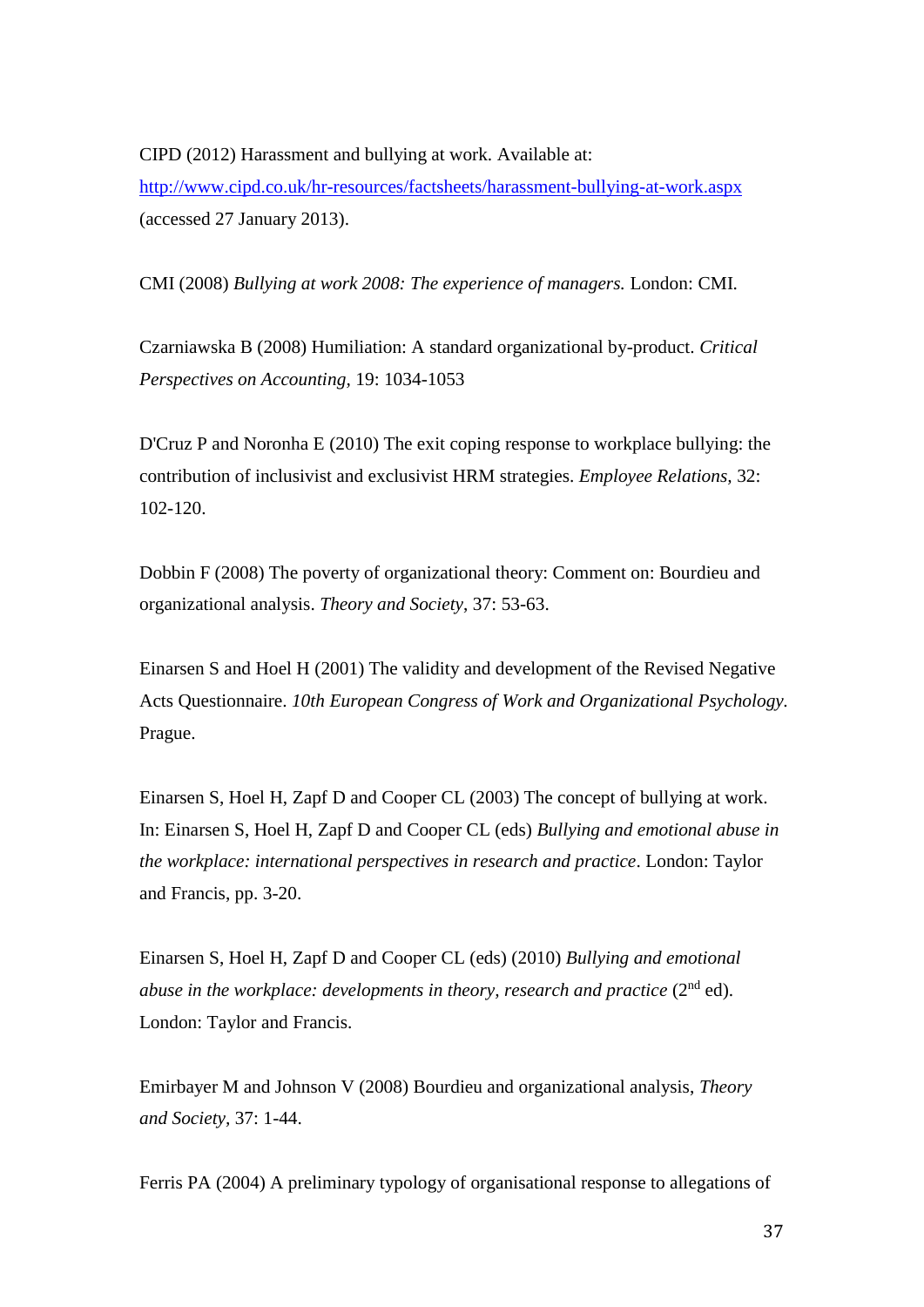workplace bullying: see no evil, hear no evil, speak no evil. *British Journal of Guidance and Counselling*, 32: 389-395.

Giga SI, Hoel H and Lewis D (2008) *Dignity at Work: The Costs of Workplace Bullying. Unite and BERR Partnership Project Working Together for Dignity at Work.*  London: Unite the Union/BERR.

Gilmore S and Williams S (2007) Conceptualising the "personnel professional": A critical analysis of the Chartered Institute of Personnel and Development's professional qualification scheme. *Personnel Review*, 36: 398-414.

Guest G, Bunce A and Johnson L (2006) How many interviews are enough? An experiment with data saturation and variability. *Field Methods,* 18: 59-82.

Harding N (2008) The "I", the "me" and the "you know": identifying identities in organisations. *Qualitative Research in Organizations and Management: An International Journal*, 3: 42-58.

Harding T (2009) Military commanders must investigate bullying, commissioner says. *The Telegraph*. Available at:

[www.telegraph.co.uk/news/uknews/defence/4938473/Military-commanders-must](http://www.telegraph.co.uk/news/uknews/defence/4938473/Military-commanders-must-investigate-bullying-commissioner-says.html)[investigate-bullying-commissioner-says.html](http://www.telegraph.co.uk/news/uknews/defence/4938473/Military-commanders-must-investigate-bullying-commissioner-says.html) (accessed 28th May 2012).

Hoel H and Beale D (2006) Workplace bullying, psychological perspectives and industrial relations: Towards a contextualized and interdisciplinary approach. *British Journal of Industrial Relations,* 44: 239-262.

Hogh A, Mikkelsen EG and Hansen AM (2010) Individual consequences of workplace bullying/mobbing. In: Einarsen S, Hoel H, Zapf D and Cooper CL (eds) *Bullying and emotional abuse in the workplace: developments in theory, research and practice* (2<sup>nd</sup> ed). London: Taylor and Francis, pp. 107-128.

Hutchinson M, Vickers MH, Wilkes L and Jackson D (2009) "The worse you behave, the more you seem to be rewarded": bullying in nursing as organizational corruption.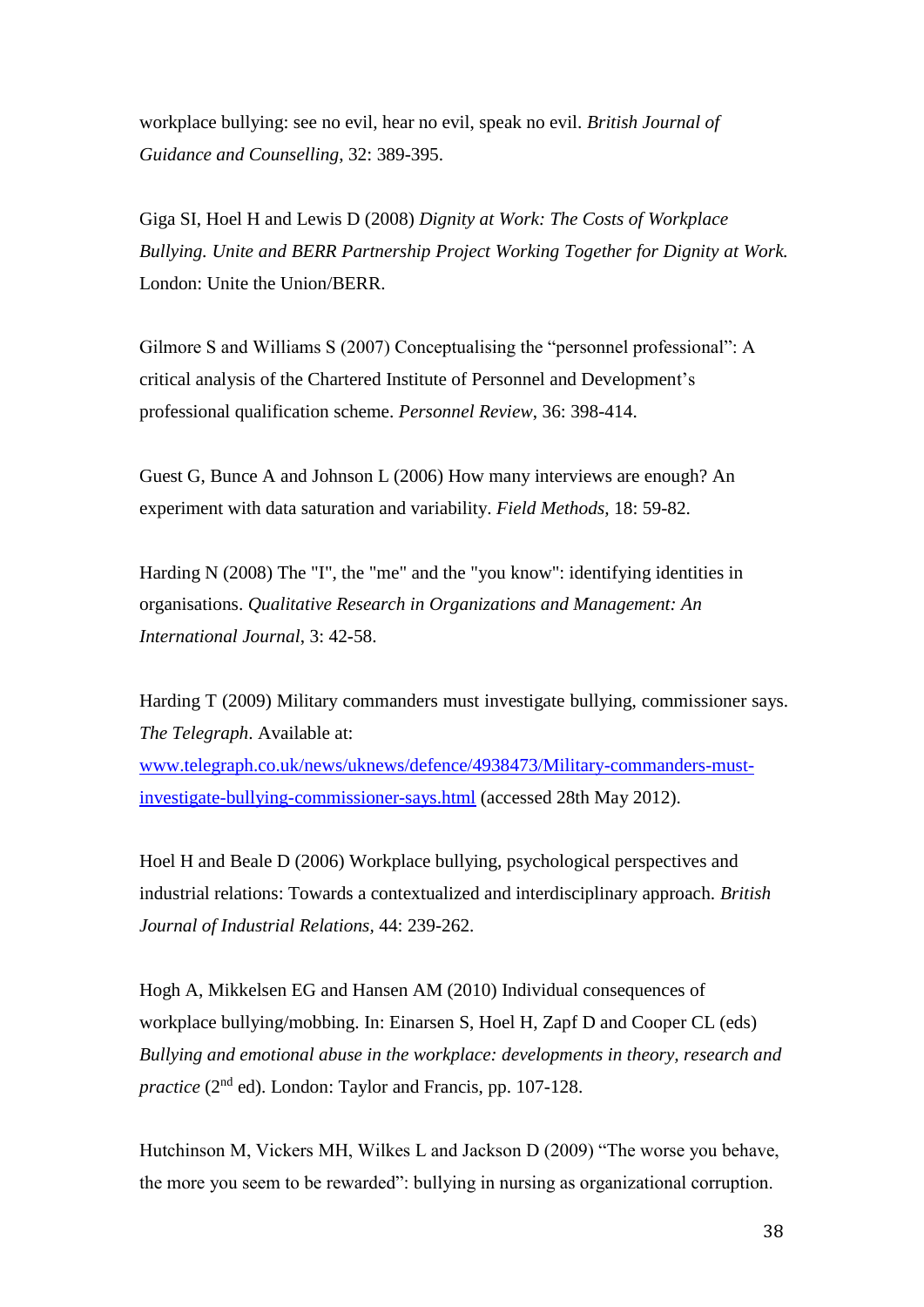*Employee Resonsibilities and Rights,* 21: 213-229.

Jenkins R (2002) *Pierre Bourdieu (2nd ed.).* London: Routledge*.*

Keegan A and Francis H (2010) Practitioner talk: the changing textscape of HRM and emergence of HR business partnership. *International Journal of Human Resource Management,* 21: 873-898.

Lee D (1987) The semantics of 'just'. *Journal of Pragmatics*, 11: 377-398.

Lewis D and Rayner C (2003) Bullying and human resource management: a wolf in sheep's clothing? In: Einarsen S, Hoel H, Zapf D and Cooper CL (eds) *Bullying and emotional abuse in the workplace: international perspectives in research and practice*. London: Taylor and Francis, pp. 370-382.

Liefooghe APD and MacKenzie Davey K (2001) Accounts of workplace bullying: the role of the organization. *European Journal of Work and Organizational Psychology,*  10: 375-393.

Liefooghe APD and MacKenzie Davey K (2010) The language and organization of bullying at work. *Administrative Theory and Praxis*, 32: 71-95.

Lutgen-Sandvik P (2008) Intensive remedial identity work: Responses to workplace bullying, trauma and stigmatization. *Organization*, 15: 97-119.

MacDougall C and Fudge R (2001) Planning and recruiting the sample for focus groups and in-depth interviews. *Qualitative Health Research*, 11: 117-126.

McGraw AP and Warren C (2010) Benign violations: Making immoral behaviour funny. *Psychological Science,* 21: 1141-1149

Ozbilgin M and Tatli A (2005) Understanding Bourdieu's contribution to organization and management studies. *Academy of Management Review*, 30: 855-869.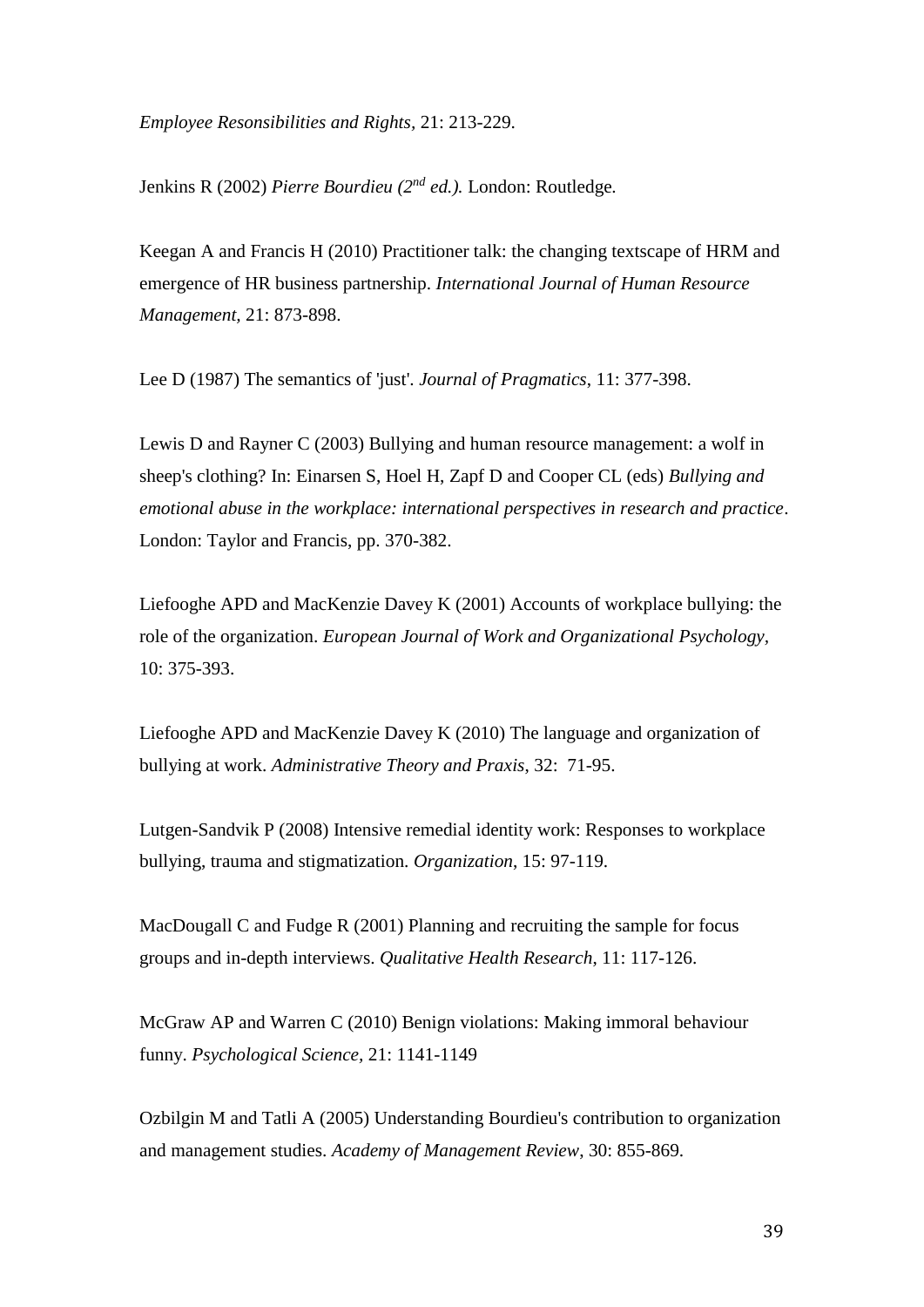Painter J (2000) Pierre Bourdieu. In: Crang M and Thrift N (eds) *Thinking Space*. London: Routledge, pp. 239-259.

Rayner C (2005) Reforming abusive organizations. In: Bowie V, Fisher BS and Cooper CL (eds) *Workplace violence: issues, trends, strategies*. Cullompton, Devon: Willan Publishing, pp. 60-74.

Rayner C and Lewis D (2010) Managing workplace bullying: the role of policies. In: Einarsen S, Hoel H, Zapf D, Cooper CL (eds) *Bullying and emotional abuse in the workplace: developments in theory, research and practice* (2<sup>nd</sup> ed). London: Taylor and Francis, pp. 327-340.

Rayner C and McIvor K (2008) *Research report on the Dignity at Work project.* University of Portsmouth, Portsmouth Business School, Portsmouth.

Rhodes C, Pullen A, Vickers MH, Clegg SR and Pitsis A (2010) Violence and workplace bullying: what are an organization's ethical responsibilities. *Administrative Theory and Praxis,* 32: 96-115.

Riach K (2009) Exploring participant-centred reflexivity in the research interview. *Sociology*, 43: 356-370.

Riley SCE, Sims-Schouten W and Willig C (2007) The case for critical realist discourse analysis as a viable method in discursive work. *Theory and Psychology,* 17: 137-145.

Salin D (2008) The prevention of workplace bullying as a question of human resource management: measures adopted and underlying organizational factors. *Sandanavian Journal of Management*, 24: 221-231.

Salin D (2009) Organisational responses to workplace harassment: an exploratory study. *Personnel Review,* 38: 26-44.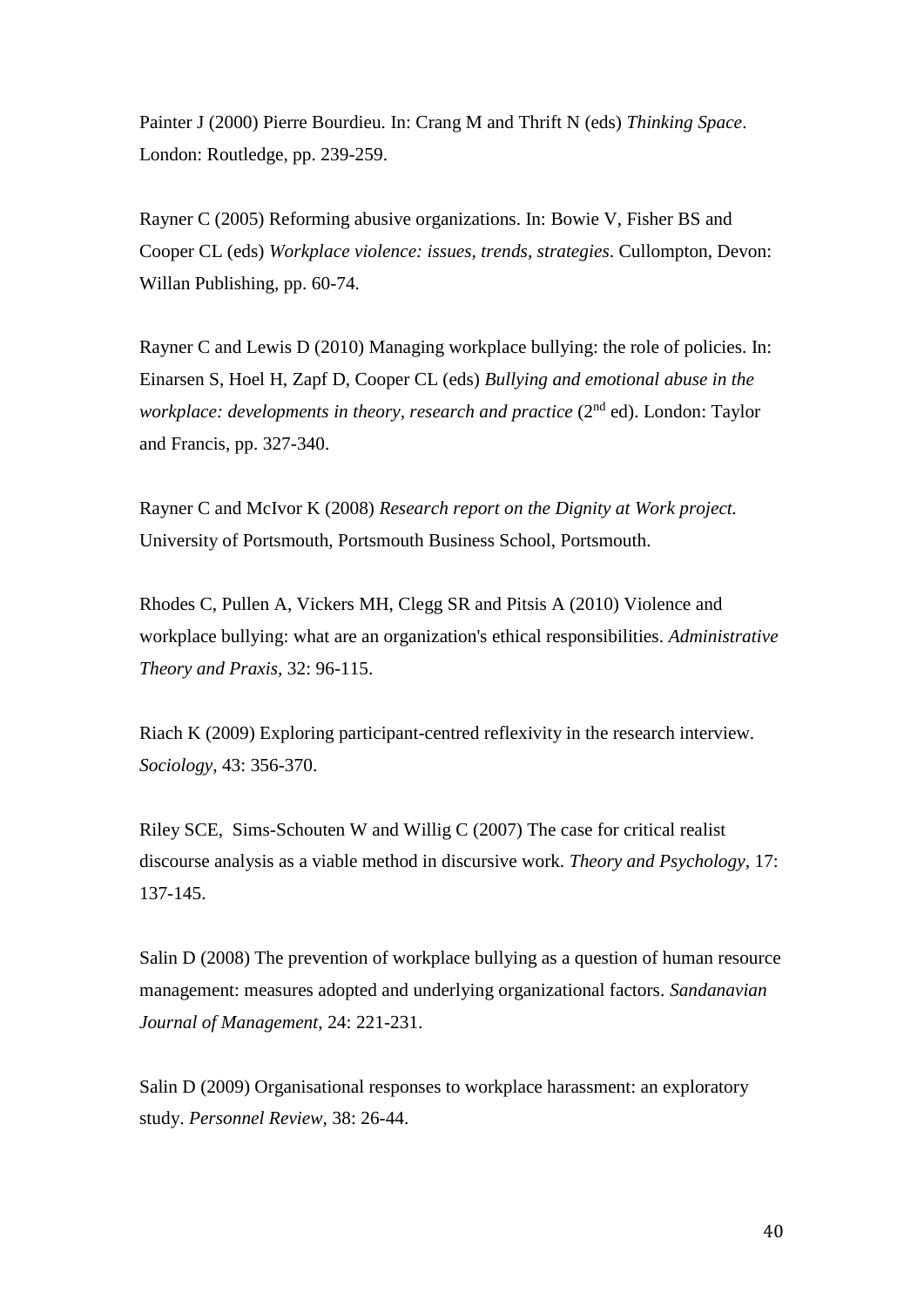Scheuer J (2003) Habitus as the principle for social practice: A proposal for critical discourse analysis. *Language in Society,* 32: 143-175.

Silverman D (2005) *Doing qualitative analysis: A practice Handbook.* London: Sage.

Sims-Schouten W, Riley SC and Willig C (2007) Critical realism in discourse analysis. *Theory and Psychology*, 17: 101-124.

Swartz DL and Zolberg VL (2004) Introduction: Drawing inspiration from Bourdieu. In: Swartz DL and Zolberg VL (eds) *After Bourdieu: Influence, critique, elaboration*. Dordrecht, The Netherlands: Kluwer Academic, pp. 1-13.

Ulrich D and Brockbank W (2005) *The HR value proposition.* Boston, MA: Harvard Business School Press.

Williams M (2000) Interpretivism and generalisation. *Sociology*, 34: 209-224.

Willig C (1999) Beyond appearances: a critical realist approach to social constructionist work. In: Nightingale DJ and Cromby J (eds) *Social constructionist psychology: a critical analysis of theory and practice*. Maidenhead, UK: Oxford University Press, pp. 37-51.

Willig C (2008a) *Introducing Qualitative Research in Psychology.* Maidenhead, Berkshire: Open University Press.

Willig C (2008b) Discourse analysis. In: Smith JA (ed) *Qualitative psychology: A practical guide to research methods* (2nd ed). London: Sage, pp. 160-185.

Wood LA and Kroger RO (2000) *Doing discourse analysis: Methods for studying action in talk and text.* London: Sage.